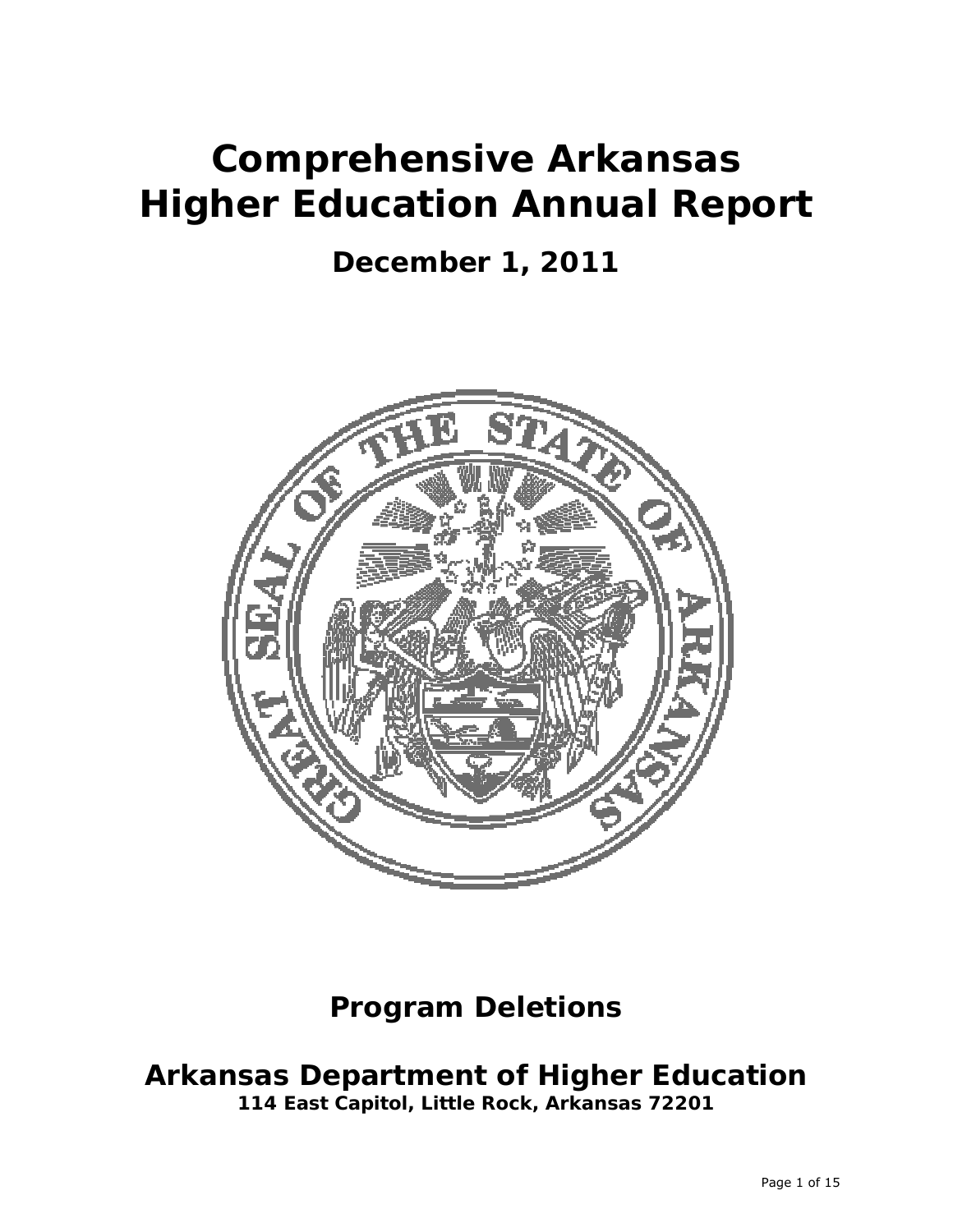### **REPORT ON PROGRAM DELETIONS Academic Year 2010-2011**

**\_\_\_\_\_\_\_\_\_\_\_\_\_\_\_\_\_\_\_\_\_\_\_\_\_\_\_\_\_\_\_\_** 

| Attachment 5-1: | Summary of Academic Program Deletions at Arkansas<br><b>Public Institutions Academic Years 2007-2011</b>                    |
|-----------------|-----------------------------------------------------------------------------------------------------------------------------|
| Attachment 5-2: | Academic Programs Deleted or Phased Out Arkansas Public<br>Colleges and Universities for Academic Year 2011 (2010-<br>2011) |
| Attachment 5-3: | Academic Programs Deleted or Phased Out Arkansas Public<br>Colleges and Universities for Academic Year 2010 (2009-<br>2010) |
| Attachment 5-4: | Academic Programs Deleted or Phased Out Arkansas Public<br>Colleges and Universities for Academic Year 2009 (2008-<br>2009) |
| Attachment 5-5: | Academic Programs Deleted or Phased Out Arkansas Public<br>Colleges and Universities for Academic Year 2008 (2007-<br>2008) |
| Attachment 5-6: | Academic Programs Deleted or Phased Out Arkansas Public<br>Colleges and Universities for Academic Year 2007 (2006-<br>2007) |
|                 |                                                                                                                             |

This report provides summary and detailed information about program deletions during Academic Year 2011 (2010-11).

Attachment 5-1 summarizes the number of program deletions for the academic year by level of program and by level of institution for the last five academic years.

Fifty-two (52) programs were deleted in 2010-11 as compared to 251 deletions in AY2009-10, 37 deletions in AY2008-09, 42 deletions in AY2007-08, and 38 deletions in AY2006-07.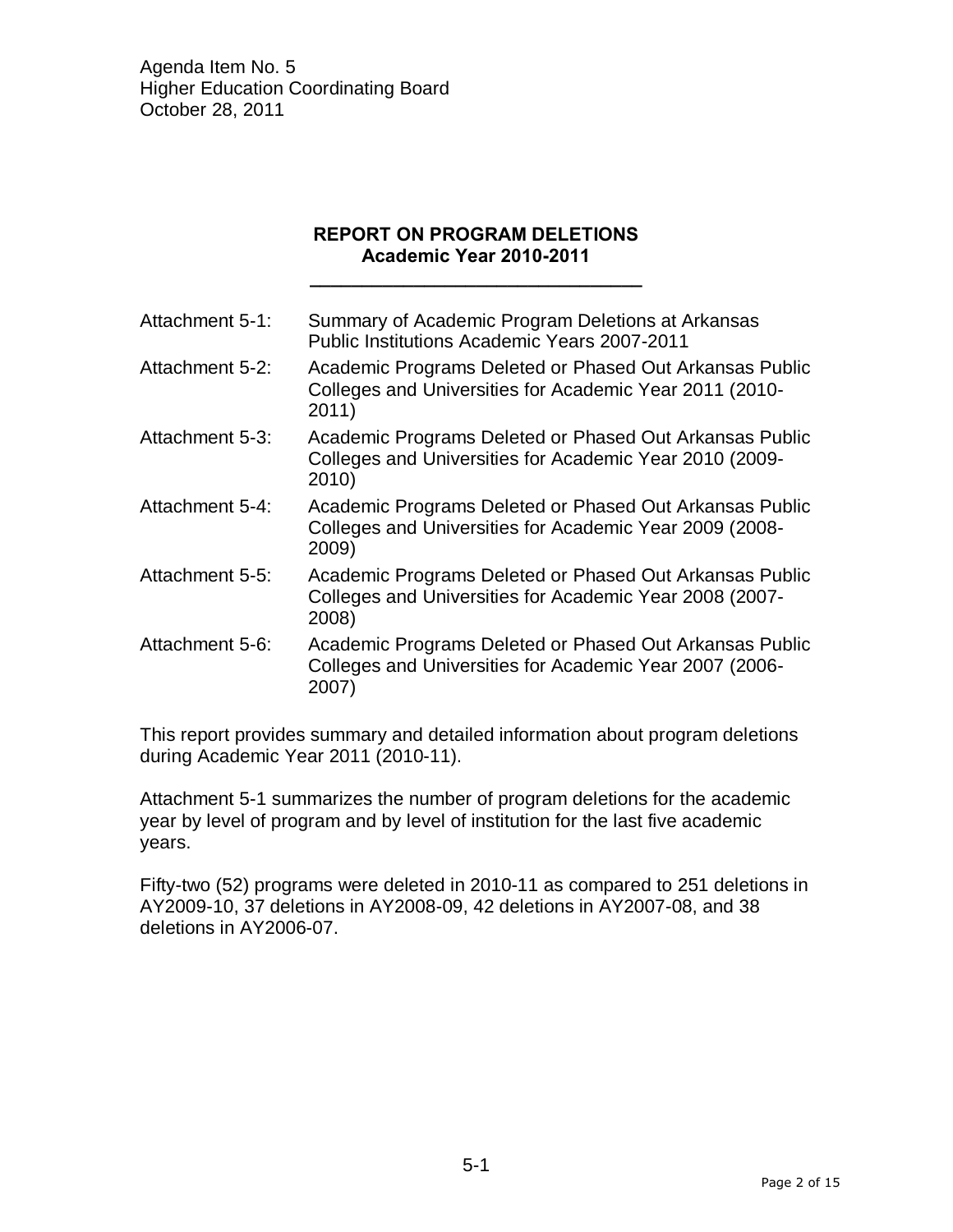| Е              |             |              |               |               |                |         |        |                     |
|----------------|-------------|--------------|---------------|---------------|----------------|---------|--------|---------------------|
| $\Gamma = 1$ . |             | $\mathbf{I}$ |               |               |                | $- - -$ |        | $\vert \cdot \vert$ |
|                | ၊ တ         | Ι.           |               |               |                |         |        | $\vert \cdot \vert$ |
|                | $1 - 2 = 1$ |              |               |               |                | п       |        | $\vert \cdot \vert$ |
| $\mathbf{I}$   |             |              | <b>ATZUUI</b> | <b>ATZUUO</b> | <b>WI TONA</b> | AIZUIU  | MIZUII |                     |

Note the increase to 251 programs deleted in AY2010. This is primarily due to the implementation of new program viability standards that were approved in 2008.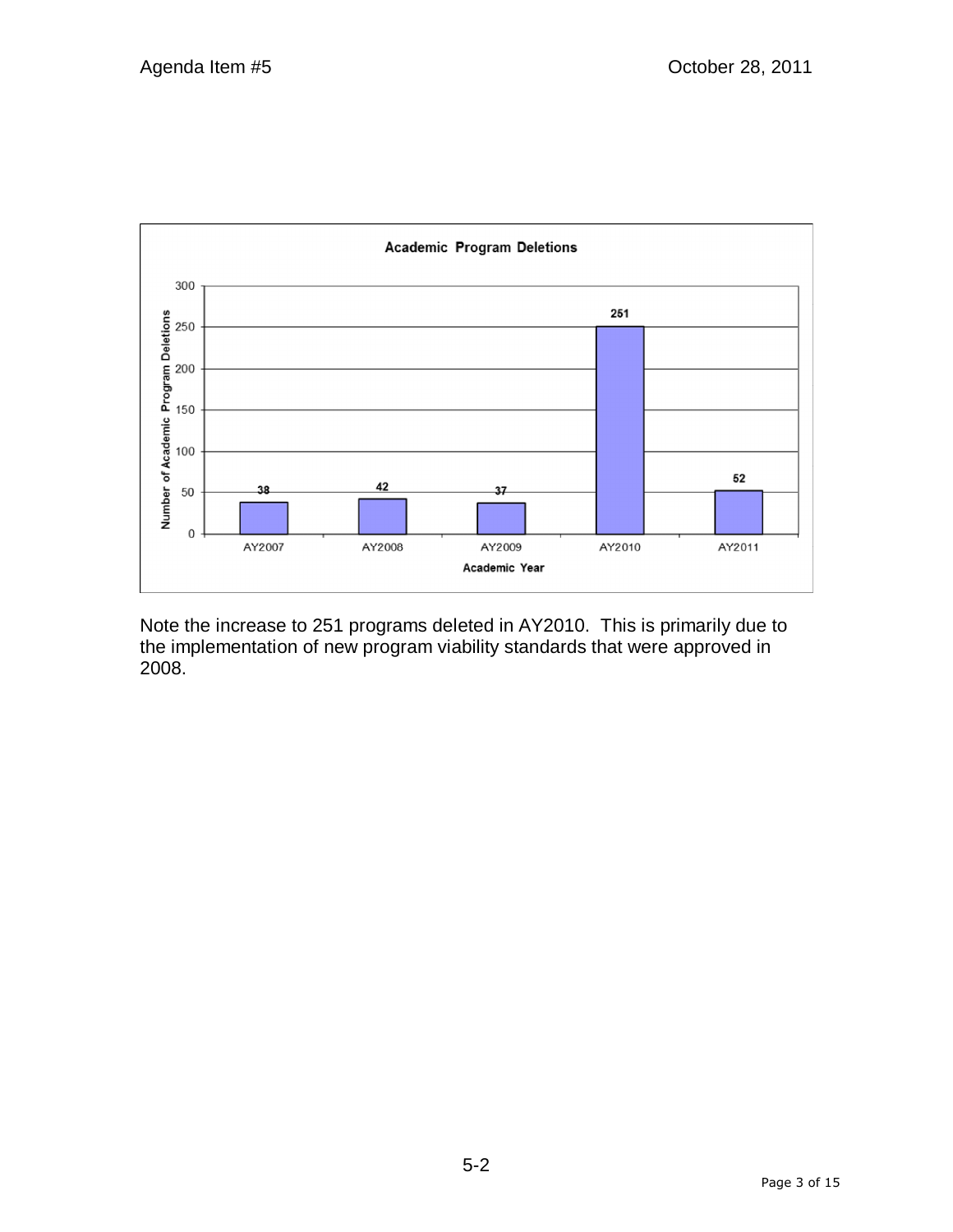The following graph illustrates that academic program deletions occur at both the 4-year universities and the 2-year colleges.

| $\mathbf{L}$<br>m<br>п.                 |      |                                       | $\overline{a}$ | $\mathbb{R}^n \times \mathbb{R}^n$ |
|-----------------------------------------|------|---------------------------------------|----------------|------------------------------------|
| $\mathbf{L}$<br>л.                      |      |                                       | ____           | $\mathbb{R}^n \times \mathbb{R}^n$ |
| $\mathbf{I}$<br>$AD = 1$<br><b>BALL</b> |      |                                       |                | -344<br><b>British</b>             |
|                                         | <br> | <br>Academic Year                     | $  -$          | .                                  |
|                                         |      | □4-Year Universities ■2-Year Colleges |                |                                    |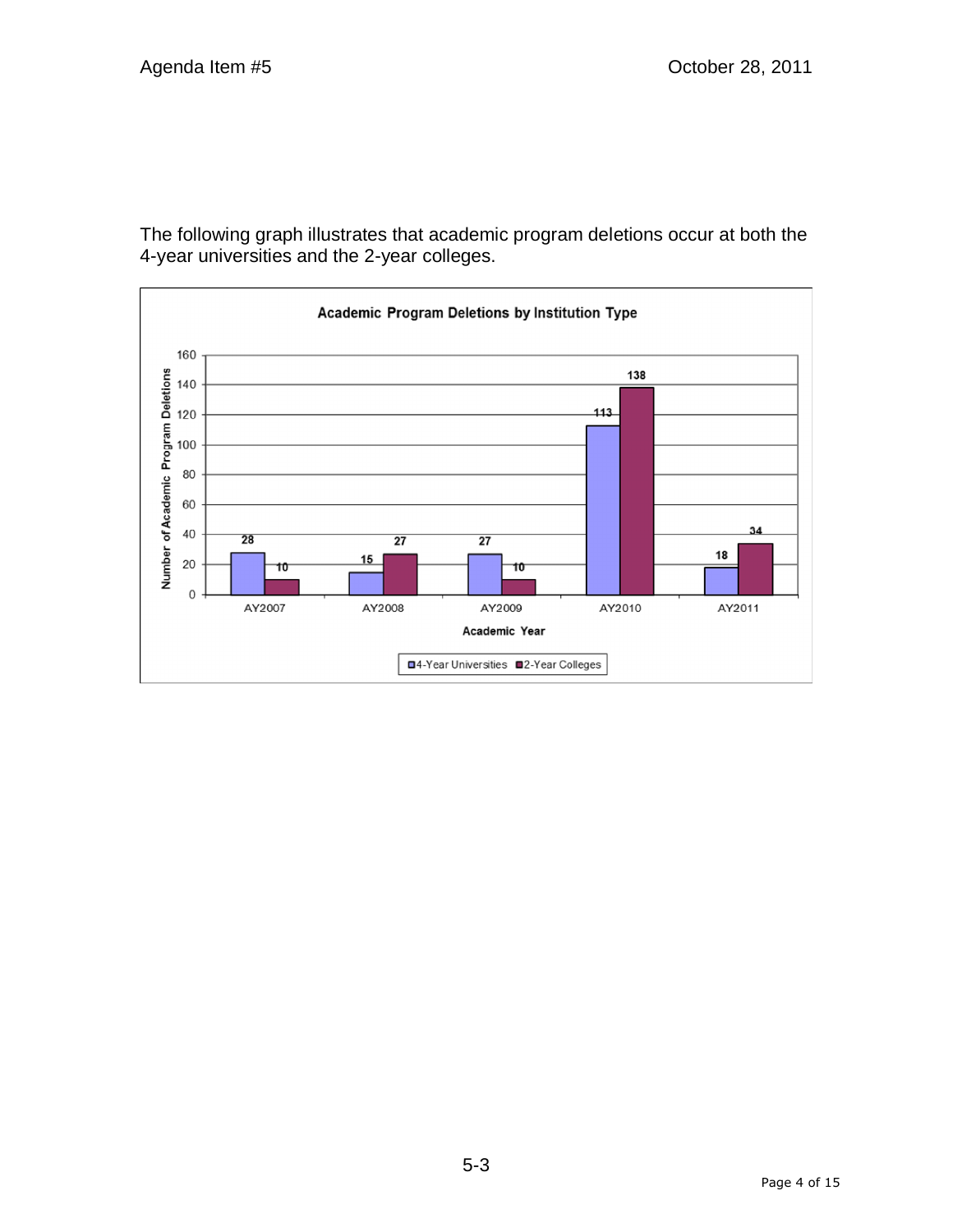The vast majority of academic program deletions occur at the undergraduate level. For AY2011, 92.3 percent of program deletions occurred at the undergraduate level whereas 7.7 percent occurred at the graduate level.

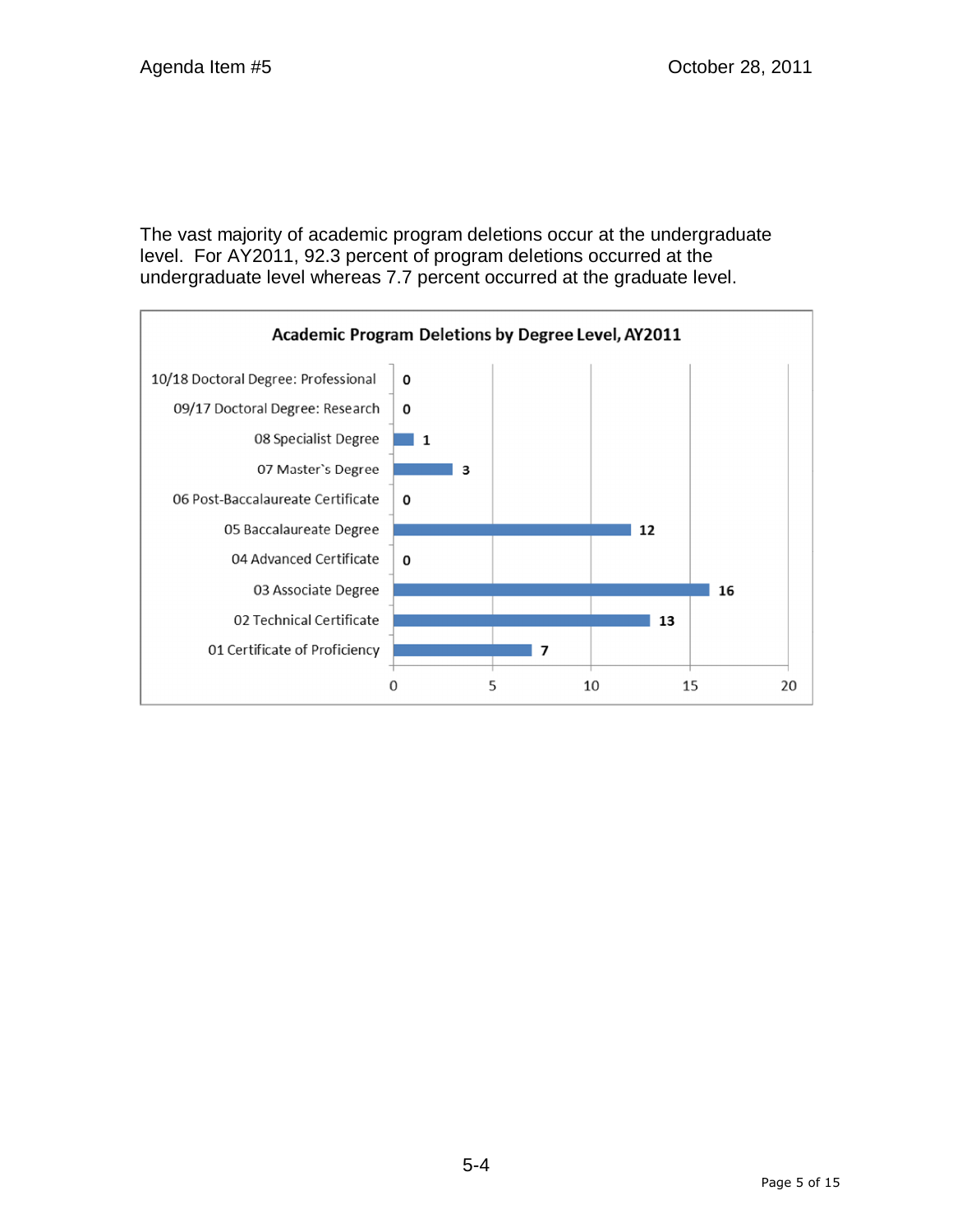## **Summary of Academic Program Deletions at Arkansas Public Institutions Academic Years 2007 ‐ 2011**

|                                      | Number of  | Number of  | Number of  | Number of      | Number of  |
|--------------------------------------|------------|------------|------------|----------------|------------|
| <b>Four-Year Institutions</b>        | Programs   | Programs   | Programs   | Programs       | Programs   |
|                                      | Deleted    | Deleted    | Deleted    | <b>Deleted</b> | Deleted    |
|                                      | AY 2006-07 | AY 2007-08 | AY 2008-09 | AY 2009-10     | AY 2010-11 |
| 01 Certificate of Proficiency        |            |            |            |                |            |
| 02 Technical Certificate             |            |            | 12         | 13             |            |
| 03 Associate Degree                  |            | 6          |            | 12             |            |
| 04 Advanced Certificate              |            |            |            |                |            |
| 05 Baccalaureate Degree              | 15         | 3          | 3          | 36             |            |
| 06 Post-Baccalaureate Certificate    |            | 0          | ი          |                |            |
| 07 Master's Degree                   | 3          | 3          | 4          | 30             |            |
| 08 Specialist Degree/Post-Masters    |            |            |            |                |            |
| Certificate/Post-First Professsional |            |            |            |                |            |
| Cert/Degrees                         |            |            |            | 9              |            |
| 09/17 Doctoral Degree: Research      |            |            |            |                |            |
| Scholarship                          |            |            | 0          | 0              |            |
| 10/18 Doctoral Degree: Professional  |            |            |            |                |            |
| Practice                             | 0          | 0          | 0          | 0              |            |
| Total                                | 28         | 15         | 27         | 113            | 18         |

|                                  | Number of      | Number of  | Number of  | Number of  | Number of  |
|----------------------------------|----------------|------------|------------|------------|------------|
| <b>Two-Year Institutions</b>     | Programs       | Programs   | Programs   | Programs   | Programs   |
|                                  | <b>Deleted</b> | Deleted    | Deleted    | Deleted    | Deleted    |
|                                  | AY 2006-07     | AY 2007-08 | AY 2008-09 | AY 2009-10 | AY 2010-11 |
| 01 Certificate of Proficiency    |                |            |            | 51         |            |
| <b>102 Technical Certificate</b> |                | 15         |            | 44         |            |
| 03 Associate Degree              |                | 6          |            | 40         | 16         |
| 04 Advanced Certificate          |                |            |            |            |            |
| Total                            | 10             | 27         | 10         | 138        | 34         |

|                                      | Number of       | Number of  | Number of  | Number of  | Number of  |
|--------------------------------------|-----------------|------------|------------|------------|------------|
| Total for all Institutions           | Programs        | Programs   | Programs   | Programs   | Programs   |
|                                      | Deleted         | Deleted    | Deleted    | Deleted    | Deleted    |
|                                      | AY 2006-07      | AY 2007-08 | AY 2008-09 | AY 2009-10 | AY 2010-11 |
| 01 Certificate of Proficiency        |                 |            | 6          | 62         |            |
| <b>102 Technical Certificate</b>     | 6               | 15         | 16         | 57         | 13         |
| 03 Associate Degree                  | 4               | 12         | 8          | 52         | 16         |
| 04 Advanced Certificate              | 0               | 0          | 0          |            |            |
| 05 Baccalaureate Degree              | 15              | 3          | 3          | 36         |            |
| 06 Post-Baccalaureate Certificate    |                 | 0          | 0          |            |            |
| 07 Master's Degree                   | 3               | 3          | 4          | 30         |            |
| 08 Specialist Degree/Post-Masters    |                 |            |            |            |            |
| Certificate/Post-First Professsional |                 |            |            |            |            |
| Cert/Degrees                         | 0               | 0          |            | 9          |            |
| 09/17 Doctoral Degree: Research      |                 |            |            |            |            |
| Scholarship                          | 0               |            |            |            |            |
| 10/18 Doctoral Degree: Professional  |                 |            |            |            |            |
| Practice                             | 0               | 0          | 0          |            |            |
| Total                                | 38 <sup>°</sup> | 42         | 37         | 251        | 52         |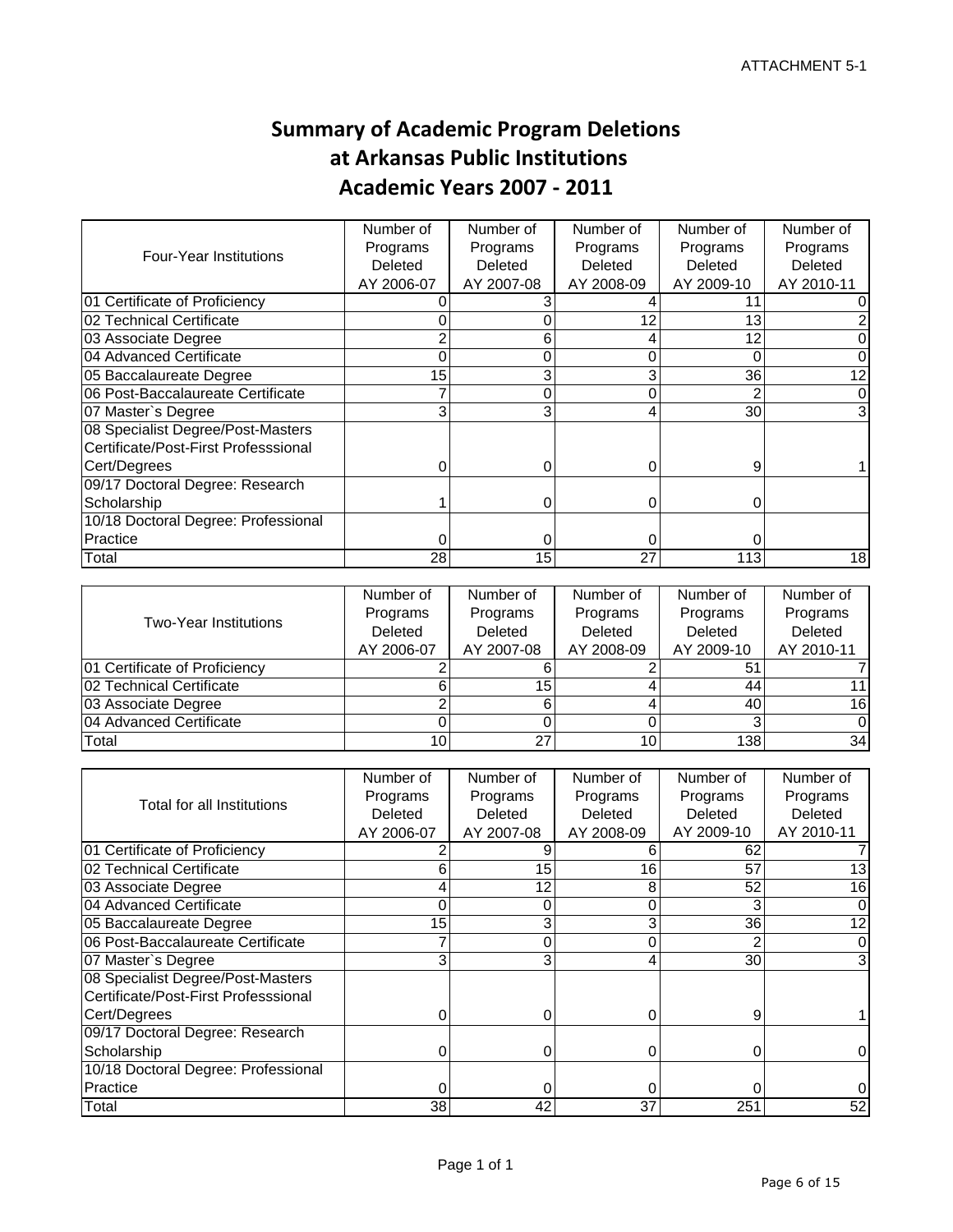## **Program Deletions of Arkansas Public Colleges and Universities For Academic Year 2011 (2010‐2011)**

|     |              |                    | <b>Degree</b> |            | <b>Degree</b> | <b>2010 CIP</b> |                                               |
|-----|--------------|--------------------|---------------|------------|---------------|-----------------|-----------------------------------------------|
| No. | Inst Type    | <b>Institution</b> | Level         | Award      | Code          | Code            | <b>Degree Name</b>                            |
| 1   | $\mathbf{1}$ | ASUJ               | 05            | <b>BS</b>  | 3060          |                 | 10.0305 Graphic Communications                |
| 2   | $\mathbf{1}$ | ASUJ               | 05            | <b>BSA</b> | 3320          |                 | 13.1301 Agricultural Education                |
| 3   | 1            | ASUJ               | 07            | MS         | 6550          |                 | 13.0404 Vocational - Technical Administration |
| 4   | 1            | ASUJ               | 07            | <b>MSA</b> | 6580          |                 | 13.1301 Agricultural Education                |
| 5   | $\mathbf{1}$ | ATU                | 02            | ТC         | 4730          |                 | 51.0708   Medical Transcription               |
| 6   | $\mathbf{1}$ | <b>SAUM</b>        | 05            | <b>BS</b>  | 3190          |                 | 45.1101 Sociology                             |
| 7   | $\mathbf{1}$ | <b>UAF</b>         | 05            | <b>BA</b>  | 1610          |                 | 51.1102 Medical Science                       |
| 8   | $\mathbf{1}$ | <b>UAF</b>         | 07            | <b>MFA</b> | 5930          |                 | 16.9999 Translation                           |
| 9   | $\mathbf{1}$ | <b>UALR</b>        | 05            | <b>BS</b>  | 2710          |                 | 51.9999 Health Professions                    |
| 10  | 1            | <b>UALR</b>        | 05            | BA         | 1270          |                 | 50.0703 Art History                           |
| 11  | $\mathbf{1}$ | <b>UALR</b>        | 05            | BA         | 1450          | 16.0901 French  |                                               |
| 12  | 1            | <b>UALR</b>        | 05            | <b>BA</b>  | 1480          |                 | 16.0501 German Studies                        |
| 13  | $\mathbf{1}$ | <b>UALR</b>        | 05            | <b>BA</b>  | 1800          | 16.0905 Spanish |                                               |
| 14  | $\mathbf{1}$ | <b>UAM</b>         | 02            | тc         | 4634          |                 | 47.0303  Industrial Equipment Maintenance     |
| 15  | $\mathbf{1}$ | <b>UCA</b>         | 05            | <b>BA</b>  | 1450          | 16.0901 French  |                                               |
| 16  | $\mathbf{1}$ | <b>UCA</b>         | 05            | <b>BA</b>  | 1800          | 16.0905 Spanish |                                               |
| 17  | $\mathbf{1}$ | <b>UCA</b>         | 05            | <b>BSE</b> | 3715          |                 | 13.1303 Business & Marketing Technology       |
| 18  | 1            | <b>UCA</b>         | 08            | <b>PMC</b> | 8510          | 51.3801 Nursing |                                               |

#### **Programs from 4‐Year Universities ‐ Deleted or Phased‐Out**

#### **Programs from 2‐Year Colleges Deleted or Phased‐Out**

|              |                |              | <b>Degree</b> | Award     |      | Degree 2010 CIP |                                                       |
|--------------|----------------|--------------|---------------|-----------|------|-----------------|-------------------------------------------------------|
| No.          | Inst Type      | Institution  | Level         |           | Code | Code            | <b>Degree Name</b>                                    |
| $\mathbf{1}$ | $\overline{2}$ | <b>ANC</b>   | 02            | TC        | 0012 |                 | 01.0601 Horticulture, Landscape, & Nursery Operations |
| 2            | 2              | <b>ASUMH</b> | 02            | TC        | 4380 |                 | 52.1201 Business Information Systems                  |
| 3            | 2              | <b>ASUN</b>  | 02            | TC        | 2510 |                 | 51.0904 Paramedic                                     |
| 4            | 2              | <b>ASUN</b>  | 03            | AAS       | 3510 |                 | 51.0904 Paramedic                                     |
| 5            | 2              | <b>CCCUA</b> | 01            | <b>CP</b> | 0250 |                 | 11.0203 A+ Certification                              |
| 6            | 2              | <b>CCCUA</b> | 03            | AAS       | 0320 |                 | 52.1201 Information Technology                        |
| 7            | $\overline{2}$ | CotO         | 02            | <b>TC</b> | 4355 |                 | 47.0604 Automotive Service Technology                 |
| 8            | 2              | EACC         | 01            | <b>CP</b> | 4897 |                 | 52.0201 Leadership                                    |
| 9            | $\overline{2}$ | EACC         | 02            | <b>TC</b> | 4615 |                 | 47.0303  Industrial Maintenance Technology            |
| 10           | 2              | EACC         | 02            | TC        | 4640 |                 | 52.0205 Industrial Supervision & Safety               |
| 11           | $\overline{2}$ | EACC         | 02            | TC        | 4880 |                 | 52.0204 Supervisory Leadership                        |
| 12           | $\overline{2}$ | EACC         | 03            | AAS       | 0460 |                 | 15.0303 Electronics                                   |
| 13           | 2              | EACC         | 03            | AAS       | 0615 |                 | 47.0303 Industrial Maintenance Technology             |
| 14           | $\overline{2}$ | EACC         | 03            | AS        | 0935 |                 | 01.0000 Agricultural, Food, & Life Sciences           |
| 15           | $\overline{2}$ | <b>NPCC</b>  | 02            | TC        | 4730 |                 | 51.0708 Medical Transcription                         |
| 16           | 2              | <b>NWACC</b> | 02            | TC        | 4261 |                 | 13.1501 Para Educators of Special Needs Learners      |
| 17           | $\overline{2}$ | <b>NWACC</b> | 03            | AAS       | 0242 |                 | 47.0608 Aviation Technology                           |
| 18           | 2              | <b>OZC</b>   | 03            | AAS       | 0385 |                 | 43.0103 Criminal Justice Leadership                   |
| 19           | 2              | PTC          | 03            | AAS       | 0633 |                 | 15.0613 Manufacturing Technology                      |
| 20           | 2              | <b>RMCC</b>  | 01            | CP        | 4325 |                 | 11.1004 Webmaster Developer                           |
| 21           | 2              | <b>RMCC</b>  | 01            | <b>CP</b> | 4326 |                 | 11.1004 Webmaster Programmer                          |
| 22           | 2              | <b>RMCC</b>  | 03            | AAS       | 0290 |                 | 52.1201 Business Information Technology               |
| 23           | 2              | <b>RMCC</b>  | 03            | AAS       | 0330 |                 | 11.0501 Programmer/Analyst                            |
| 24           | $\overline{2}$ | <b>RMCC</b>  | 03            | AAS       | 0340 |                 | 11.1002 Network Administration                        |
| 25           | 2              | <b>RMCC</b>  | 03            | AAS       | 0360 |                 | 15.1202 Microcomputer Technician                      |
| 26           | 2              | <b>RMCC</b>  | 03            | AAS       | 0363 |                 | 52.1201 Computer Systems Technology                   |
| 27           | 2              | <b>RMCC</b>  | 03            | AS        | 0935 |                 | 01.0000 Agricultural, Food, & Life Sciences           |
| 28           | 2              | <b>SACC</b>  | 01            | <b>CP</b> | 4815 |                 | 47.0105 Basic Industrial Electricity                  |
| 29           | 2              | SACC         | 01            | <b>CP</b> | 4817 |                 | 47.0105   Industrial Controls Technology              |
| 30           | 2              | SACC         | 02            | TC        | 4630 |                 | 47.0105   Industrial Electronics Technology           |
| 31           | $\overline{2}$ | SAUT         | 01            | <b>CP</b> | 4383 |                 | 11.0901 Microsoft Certified Systems Administrator     |
| 32           | $\overline{2}$ | SAUT         | 02            | TC        | 4722 |                 | 15.0613 Manufacturing Technology                      |
| 33           | $\overline{2}$ | SAUT         | 03            | AAS       | 0340 |                 | 15.0612 Manufacturing Technology                      |
| 34           | $\overline{2}$ | <b>UACCH</b> | 03            | AAS       | 0390 |                 | 43.0107 Criminal Justice                              |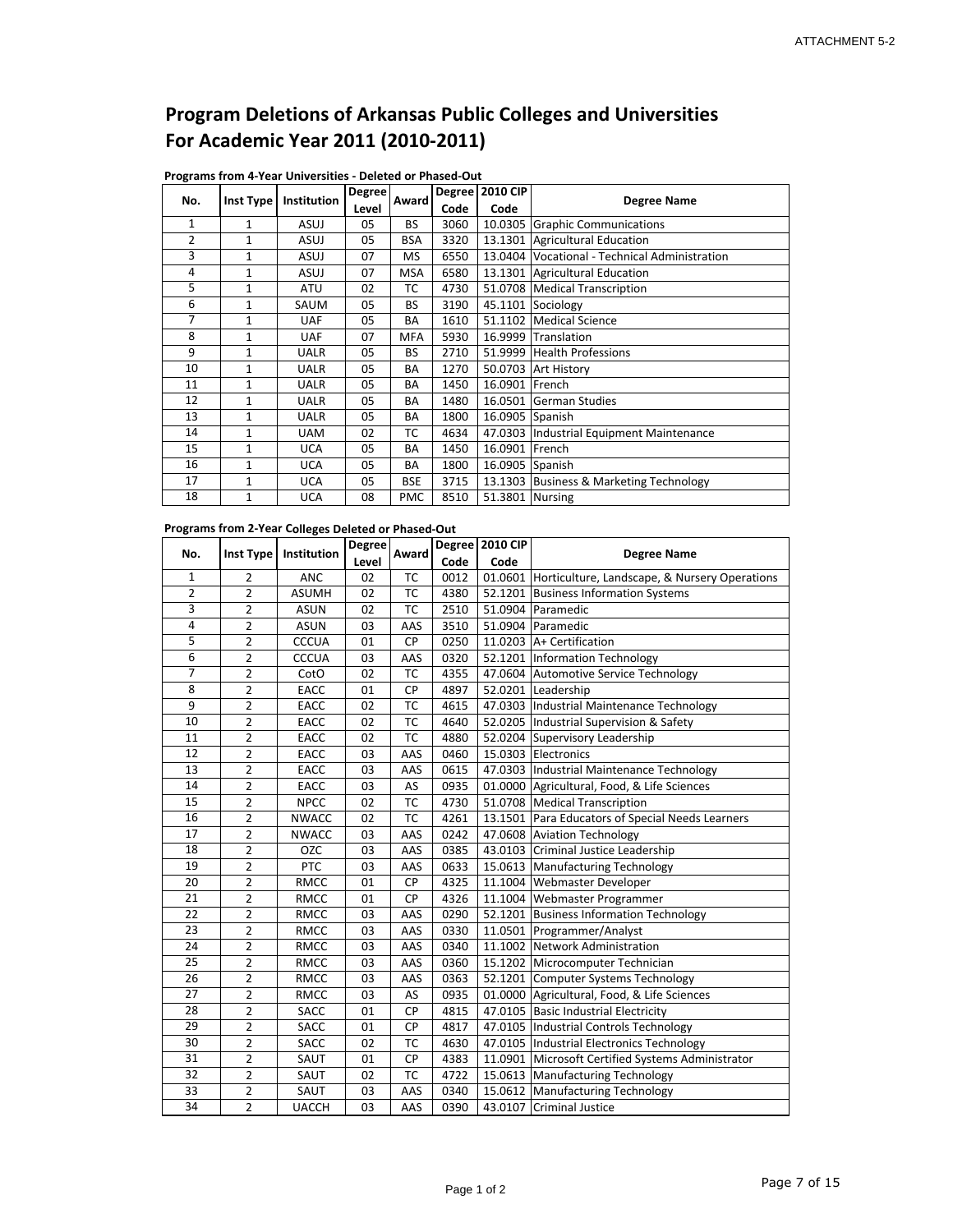#### **Programs from Phased‐Out to Active Status**

| No. | Inst Type   Institution | <b>Degree</b><br>Level | Award | Code | Degree   2010 CIP<br>Code | <b>Degree Name</b>                   |
|-----|-------------------------|------------------------|-------|------|---------------------------|--------------------------------------|
|     | UAPB                    | 05                     | BA    | 1813 |                           | 09.0199 Speech & Drama               |
|     | PTC                     | 04                     | AC    | 1240 |                           | 52.1201 Computer Information Systems |

#### **Programs from Active to Inactive Status**

| No. | Inst Type   Institution | <b>Degree</b><br>Award |            | Degree   2010 CIP | <b>Degree Name</b> |                                        |
|-----|-------------------------|------------------------|------------|-------------------|--------------------|----------------------------------------|
|     |                         | Level                  |            | Code              | Code               |                                        |
|     | UALR                    | 05                     | <b>BBA</b> | 1910              |                    | 09.0903 Advertising/Public Relations   |
|     | UAPB                    | 05                     | <b>BS</b>  | 2940              | 51.3801 Nursing    |                                        |
| 3   | EACC                    | 03                     | AAS        | 0320              |                    | 52.1201 Computer Information Systems   |
| 4   | <b>EACC</b>             | 03                     | AAS        | 0430              |                    | 15.1302 Drafting & Design              |
| 5   | EACC                    | 03                     | AAS        | 4487              |                    | 15.0000 Applied Engineering Technology |

#### **Programs from Inactive to Deleted Status**

|     |           |              | <b>Degree</b> |           |      | Degree 2010 CIP |                                                    |
|-----|-----------|--------------|---------------|-----------|------|-----------------|----------------------------------------------------|
| No. | Inst Type | Institution  | Level         | Award     | Code | Code            | <b>Degree Name</b>                                 |
|     | 2         | <b>ASUMH</b> | 03            | AAS       | 0615 |                 | 47.0303 Industrial Technology                      |
| 2   | 2         | <b>ASUMH</b> | 02            | ТC        | 4615 |                 | 47.0303 Industrial Technology                      |
| 3   | 2         | <b>CCCUA</b> | 03            | AAS       | 0475 |                 | 15.0507 Environmental & Safety Technology          |
| 4   | 2         | <b>CCCUA</b> | 01            | СP        | 4425 |                 | 11.0901 Cisco Certified Network Associate          |
| 5   | 2         | <b>NWACC</b> | 01            | СP        | 0775 |                 | 52.1803 Marketing Analyst                          |
| 6   | 2         | <b>NWACC</b> | 01            | СP        | 4680 |                 | 52.1101 International Business                     |
|     | 2         | <b>NWACC</b> | 02            | ТC        | 4715 | 52.0201         | <b>Business Management</b>                         |
| 8   |           | OZC.         | 03            | AAS       | 0750 |                 | 51.0806 Physical Therapist Assistant               |
| 9   | 2         | OZC.         | 01            | <b>CP</b> | 4895 |                 | 49.0205 Over-the-Road Trucking                     |
| 10  | 2         | <b>SACC</b>  | 01            | <b>CP</b> | 9904 |                 | 47.0399 Industrial Equipment Machinery Maintenance |

#### **Programs Remaining Inactive**

| No. |               | <b>Institution</b> | Degree | Award      | <b>Degree</b> | <b>2010 CIP</b> |                                                  |
|-----|---------------|--------------------|--------|------------|---------------|-----------------|--------------------------------------------------|
|     | Inst Type     |                    | Level  |            | Code          | Code            | <b>Degree Name</b>                               |
| 1   | 1             | SAUM               | 05     | BS.        | 2890          | 51.1005         | <b>Medical Technology</b>                        |
| 2   | 1             | <b>UALR</b>        | 06     | GC         | 6375          | 45.0604         | Regional Economic Development                    |
| 3   | $\mathbf{1}$  | <b>UALR</b>        | 07     | <b>MAP</b> | 5510          | 42.2803         | Applied Psychology                               |
| 4   | 2             | <b>CCCUA</b>       | 01     | CP.        | 0130          | 13.1401         | English as a Second Language Education           |
| 5   | 2             | EACC               | 01     | CP.        | 1464          |                 | 45.0702 Geographic Information Systems           |
| 6   | 2             | EACC               | 02     | тс         | 1466          | 45.0702         | <b>Geographic Information Systems</b>            |
| 7   | 2             | EACC               | 03     | AAS        | 0475          |                 | 15.0507 Environmental Health & Safety Technology |
| 8   | 2             | <b>OZC</b>         | 01     | CP.        | 0018          |                 | 52.1206 Information Science Technology           |
| 9   | $\mathcal{P}$ | <b>SACC</b>        | 03     | AAS        | 0350          | 11.1003         | Network Security Technology                      |
| 10  | $\mathcal{P}$ | SAUT               | 03     | AAS        | 0345          | 11.0901         | Computer Network Technology                      |
| 11  | $\mathcal{P}$ | SAUT               | 03     | AAS        | 0346          |                 | 11.9999 Multimedia Web Design & Development      |
| 12  | $\mathcal{P}$ | <b>SEAC</b>        | 03     | AAT        | 1005          | 13.1206         | Teaching                                         |
| 13  | 2             | <b>UACCB</b>       | 02     | тс         | 4890          | 51.0909         | Surgical Technology                              |

**Degree Level Codes:** 01 = Certificate of Proficiency, 02 = Technical Certificate, 03 = Associate Degree, 04 = Advanced Certificate, 05 = Baccalaureate Degree, 06 = Post‐Baccalaureate Certificate, 07 = Master`s Degree, 08 = Specialist Degree/Post‐Masters Certificate/Post‐First Professsional Certificates/Degrees, 09/17 = Doctoral Degree: Research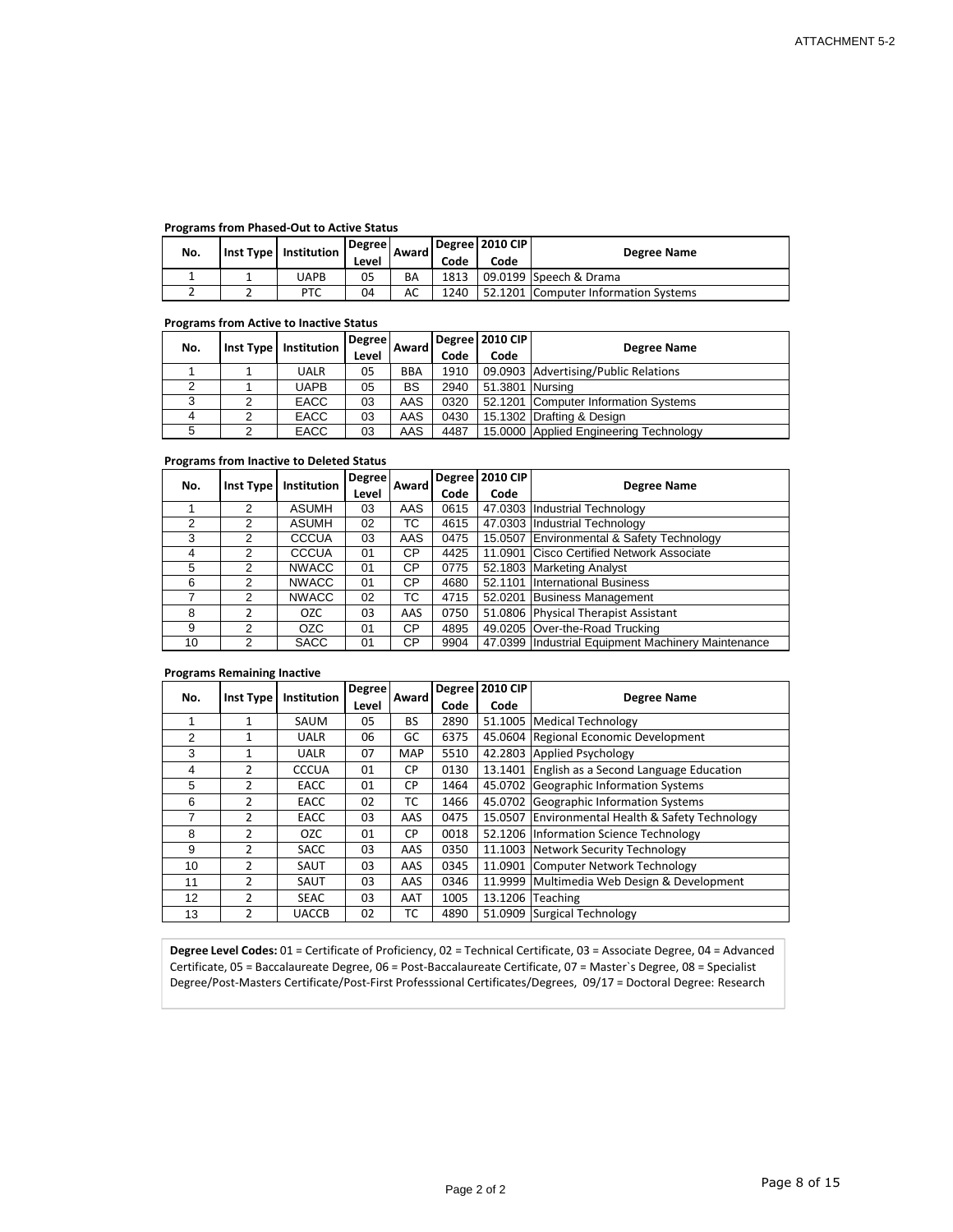## **Academic Programs Deleted or Phased Out Arkansas Public Colleges and Universities for Academic Year 2010 (2009‐2010)**

| $\#$            |                   |                     |              |                 |                        | Inst. Type   College Abbr.   Degree Code   Degree Level   Award   2000 CIP Code | Degree Name                                                       |  |
|-----------------|-------------------|---------------------|--------------|-----------------|------------------------|---------------------------------------------------------------------------------|-------------------------------------------------------------------|--|
| $\mathbf{1}$    | 1                 | ASUJ                | 4850         | 02              | $\overline{\text{TC}}$ | 52.0401                                                                         | Secretarial Science                                               |  |
| $\overline{2}$  | $\mathbf{1}$      | <b>ASUJ</b>         | 0920         | 03              | ${\sf AS}$             | 52.0401                                                                         | <b>Business Systems</b>                                           |  |
| 3               | $\mathbf{1}$      | <b>ASUJ</b>         | 1215         | $\overline{03}$ | <b>AS</b>              | 13.1309                                                                         | Technical - Vocational Education                                  |  |
| 4               | $\mathbf{1}$      | <b>ASUJ</b>         | 0050         | 03              | CGS                    | 24.0101                                                                         | <b>General Studies</b>                                            |  |
| 5               | $\mathbf{1}$      | ASUJ                | 1450         | 05              | <b>BA</b>              | 16.0901                                                                         | French                                                            |  |
| 6               | $\mathbf{1}$      | <b>ASUJ</b>         | 1800         | 05              | <b>BA</b>              | 16.0905                                                                         | Spanish                                                           |  |
| $\overline{7}$  | $\mathbf{1}$      | <b>ASUJ</b>         | 2380         | 05              | $\overline{BS}$        | 11.0101                                                                         | <b>Computer Applications</b>                                      |  |
| 8               | $\mathbf{1}$      | <b>ASUJ</b>         | 2440         | 05              | <b>BS</b>              | 13.1210                                                                         | Early Care & Education                                            |  |
| 9               | $\mathbf{1}$      | ASUJ                | 3000         | 05              | <b>BS</b>              | 13.1314                                                                         | <b>Physical Education</b>                                         |  |
| 10              | $\mathbf{1}$      | <b>ASUJ</b>         | 3260         | 05              | $\overline{BS}$        | 52.0903                                                                         | Transportation                                                    |  |
| 11              | $\mathbf{1}$      | ASUJ                | 3680         | 05              | <b>BSE</b>             | 13.1302                                                                         | <b>Art Education</b>                                              |  |
| 12              | $\mathbf{1}$      | ASUJ                | 3820         | 05              | <b>BSE</b>             | 13.1325                                                                         | French                                                            |  |
| 13              | $\mathbf{1}$      | <b>ASUJ</b>         | 4030         | 05              | <b>BSE</b>             | 13.1330                                                                         | Spanish                                                           |  |
| 14              |                   | ASUJ                | 4040         | $\overline{05}$ | <b>BSE</b>             | 13.1001                                                                         | Special Education - Mild Disabilities (K-12 or Elementary)        |  |
|                 | $\mathbf{1}$      |                     |              |                 |                        |                                                                                 |                                                                   |  |
| 15              | $\mathbf{1}$      | <b>ASUJ</b>         | 4080         | 05              | <b>BSE</b>             | 13.1331                                                                         | Speech Communication & Theatre Arts                               |  |
| 16              | $\mathbf{1}$      | ASUJ                | 2360         | 06              | PBC                    | 43.0103                                                                         | <b>Criminal Justice</b>                                           |  |
| 17              | $\mathbf{1}$      | <b>ASUJ</b>         | 5575         | 07              | <b>EMBA</b>            | 52.0201                                                                         | <b>Business Administration</b>                                    |  |
| 18              | $\mathbf{1}$      | ASUJ                | 6410         | 07              | <b>MS</b>              | 13.1314                                                                         | <b>Physical Education</b>                                         |  |
| 19              | $\mathbf{1}$      | ASUJ                | 6730         | 07              | <b>MSE</b>             | 13.0408                                                                         | Educ Leadership - Curriculum & Instruction                        |  |
| 20              | $\mathbf{1}$      | <b>ASUJ</b>         | 6740         | 07              | <b>MSE</b>             | 13.0408                                                                         | Educ Leadership - Elementary Principalship                        |  |
| 21              | $\mathbf{1}$      | <b>ASUJ</b>         | 6750         | 07              | <b>MSE</b>             | 13.0408                                                                         | Educ Leadership - Secondary Principalship                         |  |
| 22              | $\mathbf{1}$      | ASUJ                | 6960         | 07              | <b>MSE</b>             | 13.1005                                                                         | Special Education - Emotionally Disturbed                         |  |
| 23              | 1                 | ASUJ                | 5060         | 08              | EdS                    | 13.1101                                                                         | <b>Counselor Education - College Student Personnel Services</b>   |  |
| 24              | $\mathbf{1}$      | <b>ASUJ</b>         | 5070         | $\overline{08}$ | EdS                    | 13.0408                                                                         | Educational Leadership - Curriculum & Instruction                 |  |
| $\overline{25}$ | $\mathbf{1}$      | <b>ASUJ</b>         | 5080         | $\overline{08}$ | EdS                    | 13.0408                                                                         | Educational Leadership - Elementary Principalship                 |  |
| 26              | $\mathbf{1}$      | <b>ASUJ</b>         | 5090         | 08              | EdS                    | 13.0408                                                                         | Educational Leadership - Secondary Principalship                  |  |
| 27              | $\mathbf{1}$      | <b>ASUJ</b>         | 5100         | 08              | EdS                    | 13.0408                                                                         | Educational Leadership - Superintendency                          |  |
| 28              | $\mathbf{1}$      | <b>ASUJ</b>         | 5105         | $\overline{08}$ | EdS                    | 13.0408                                                                         | Educational Leadership - Special Education Program Administration |  |
| 29              | $\mathbf{1}$      | <b>ASUJ</b>         | 5160         | 08              | EdS                    | 13.1101                                                                         | Counselor Education - School Counseling                           |  |
| 30              | $\mathbf{1}$      | <b>ATU</b>          | 4600         | $\overline{02}$ | TC                     | 47.0303                                                                         | <b>Industrial Plant Maintenance</b>                               |  |
| 31              | $\mathbf{1}$      | <b>ATU</b>          | 4646         | 02              | <b>TC</b>              | 15.0699                                                                         | Applied Laboratory Technology                                     |  |
| $\overline{32}$ | $\mathbf{1}$      | <b>ATU</b>          | 0460         | 03              | AAS                    | 15.0303                                                                         | <b>Industrial Electronic Technology</b>                           |  |
| 33              | $\mathbf{1}$      | <b>ATU</b>          | 0570         | 03              | AAS                    | 47.0303                                                                         | <b>Industrial Plant Maintenance</b>                               |  |
| 34              | $\mathbf{1}$      | <b>ATU</b>          | 3720         | 05              | <b>BS</b>              | 13.1323                                                                         | Chemistry                                                         |  |
| 35              | 1                 | <b>ATU</b>          | 2480         | $\overline{05}$ | <b>BSEG</b>            | 14.0101                                                                         | Engineering                                                       |  |
| 36              | $\mathbf{1}$      | <b>ATU</b>          | 5790         | 07              | MEd                    | 13.1311                                                                         | <b>Mathematics</b>                                                |  |
| 37              | $\mathbf{1}$      | ATU                 | 5860         | 07              | MEd                    | 13.1318                                                                         | <b>Social Studies</b>                                             |  |
| 38              | $\mathbf{1}$      | <b>ATU</b>          | 6830         | $\overline{07}$ | <b>MSE</b>             | 13.1004                                                                         | Gifted & Talented                                                 |  |
| 39              | $\mathbf{1}$      | <b>HSU</b>          | 1530         | $\overline{05}$ | <b>BA</b>              | 19.0101                                                                         | Family & Consumer Sciences                                        |  |
| 40              | $\mathbf{1}$      | <b>HSU</b>          | 3770         | 05              | <b>BSE</b>             | 13.1202                                                                         | <b>Elementary Education</b>                                       |  |
| 41              | $\mathbf{1}$      | <b>HSU</b>          | 6465         | 07              | <b>MS</b>              | 31.0301                                                                         | Recreation                                                        |  |
| 42              | 1                 | <b>HSU</b>          | 6640         | 07              | <b>MSE</b>             | 13.1302                                                                         | Art                                                               |  |
| 43              | $\mathbf{1}$      | <b>HSU</b>          | 6650         | 07              | <b>MSE</b>             | 13.1322                                                                         | Biology                                                           |  |
| 44              | $\mathbf{1}$      | <b>HSU</b>          | 6820         | 07              | <b>MSE</b>             | 13.1305                                                                         | English                                                           |  |
| 45              | 1                 | <b>HSU</b>          | 6870         | 07              | <b>MSE</b>             | 13.1311                                                                         | Mathematics                                                       |  |
| 46              | $\mathbf{1}$      | <b>HSU</b>          | 6940         | $\overline{07}$ | <b>MSE</b>             | 13.1317                                                                         | Social Science                                                    |  |
|                 |                   |                     |              |                 |                        |                                                                                 |                                                                   |  |
| 47<br>48        | 1<br>$\mathbf{1}$ | SAUM<br><b>SAUM</b> | 1871<br>2640 | 05<br>05        | BS<br><b>BS</b>        | 30.9999<br>30.0101                                                              | Interdisciplinary Studies<br><b>General Science</b>               |  |
|                 |                   |                     |              |                 |                        | 15.0612                                                                         |                                                                   |  |
| 49              | 1                 | SAUM                | 2790         | 05              | <b>BS</b>              |                                                                                 | <b>Industrial Technology</b>                                      |  |
| 50              | $\mathbf{1}$      | <b>UAF</b>          | 5290         | 07              | MA                     | 50.0501                                                                         | Drama                                                             |  |
| 51              | $\mathbf{1}$      | <b>UAF</b>          | 5565         | 07              | <b>MAT</b>             | 13.1001                                                                         | <b>Special Education</b>                                          |  |
| 52              | $\mathbf{1}$      | <b>UAF</b>          | 5810         | 07              | MEd                    | 13.1312                                                                         | Music Education                                                   |  |
| 53              | $\mathbf{1}$      | <b>UAF</b>          | 6085         | 07              | MS                     | 40.0899                                                                         | <b>Applied Physics</b>                                            |  |
| 54              | $\mathbf{1}$      | <b>UAF</b>          | 7090         | 07              | <b>MSOR</b>            | 52.1301                                                                         | <b>Operations Research</b>                                        |  |
| 55              | $\mathbf{1}$      | <b>UAF</b>          | 6545         | 07              | <b>MSTE</b>            | 14.0804                                                                         | <b>Transportation Engineering</b>                                 |  |
| 56              | $\mathbf{1}$      | <b>UAF</b>          | 5050         | 08              | EdS                    | 13.1101                                                                         | <b>Counselor Education</b>                                        |  |
| 57              | $\mathbf{1}$      | <b>UAF</b>          | 5140         | 08              | EdS                    | 13.0406                                                                         | <b>Higher Education</b>                                           |  |
| 58              | $\mathbf{1}$      | <b>UAFS</b>         | 1462         | 01              | $\overline{CP}$        | 45.0702                                                                         | <b>Geospatial Information Systems</b>                             |  |
| 59              | $\mathbf{1}$      | <b>UAFS</b>         | 4898         | 01              | <b>CP</b>              | 52.0201                                                                         | Leadership Foundations                                            |  |
| 60              | $\mathbf{1}$      | <b>UAFS</b>         | 0311         | 02              | TC                     | 50.0409                                                                         | <b>Graphic Design</b>                                             |  |
| 61              | 1                 | <b>UAFS</b>         | 4600         | 02              | TC                     | 47.0303                                                                         | General Industrial Plant Maintenance                              |  |
| 62              | $\mathbf{1}$      | <b>UAFS</b>         | 4780         | 02              | TC                     | 51.0909                                                                         | <b>Surgical Technology</b>                                        |  |
| 63              | $\mathbf{1}$      | <b>UAFS</b>         | 4850         | 02              | TC                     | 52.0401                                                                         | Office Administration                                             |  |
| 64              | $\mathbf{1}$      | <b>UAFS</b>         | 4985         | 02              | TC                     | 48.0599                                                                         | <b>Precision Machining</b>                                        |  |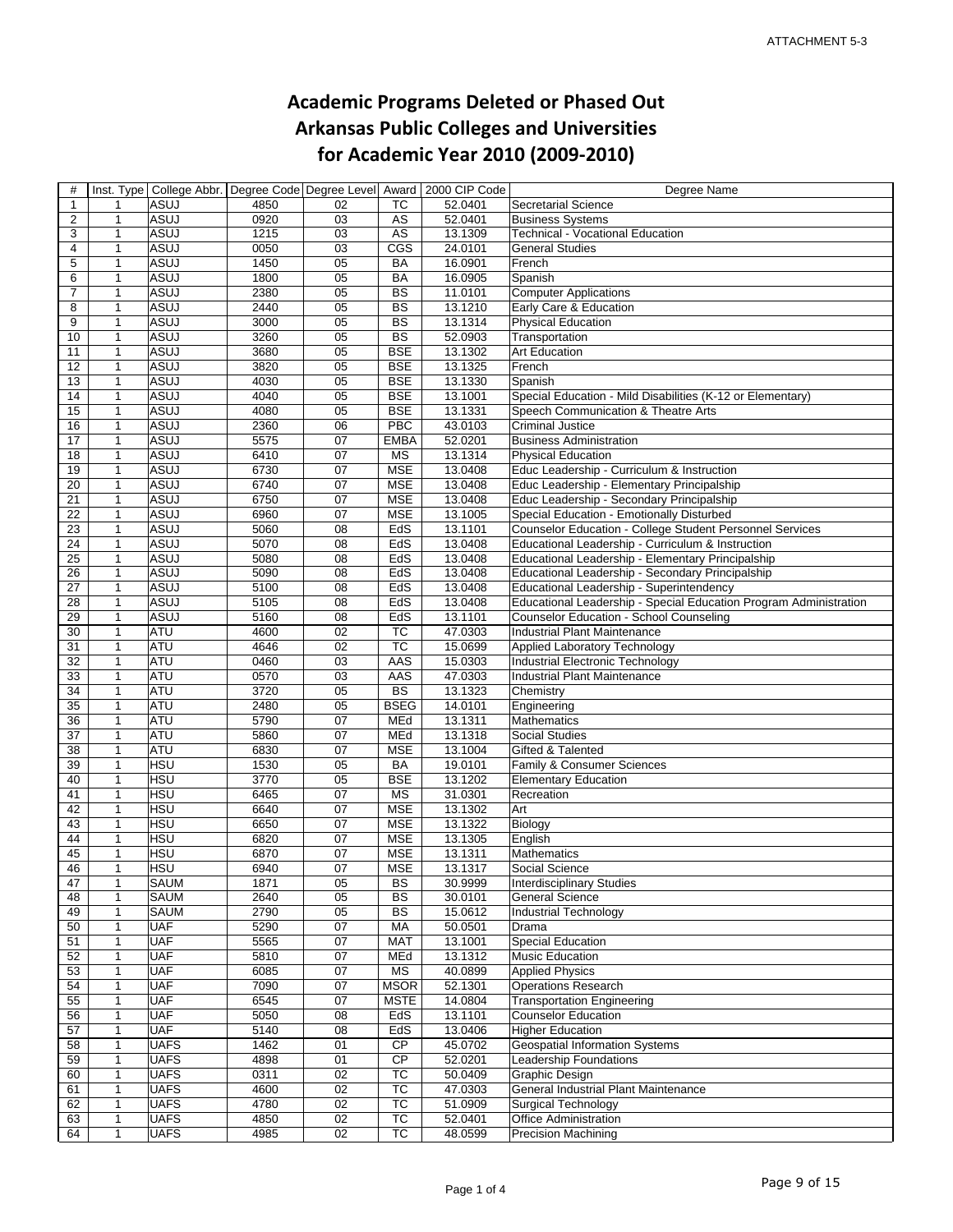| #   |                |              |      |                 |                 | Inst. Type   College Abbr.   Degree Code   Degree Level   Award   2000 CIP Code | Degree Name                                   |
|-----|----------------|--------------|------|-----------------|-----------------|---------------------------------------------------------------------------------|-----------------------------------------------|
| 65  | 1              | <b>UAFS</b>  | 0312 | 03              | AAS             | 50.0409                                                                         | Graphic Design                                |
| 66  | $\mathbf{1}$   | <b>UAFS</b>  | 0810 | 03              | AAS             | 51.0908                                                                         | <b>Respiratory Care</b>                       |
| 67  | $\mathbf{1}$   | <b>UAFS</b>  | 1570 | 05              | BA              | 24.0101                                                                         | <b>Liberal Arts</b>                           |
| 68  | 1              | <b>UALR</b>  | 0095 | 03              | AA              | 01.0605                                                                         | Landscape Management & Design                 |
| 69  | $\mathbf{1}$   | <b>UALR</b>  | 1400 | 05              | <b>BA</b>       | 45.0601                                                                         | Economics                                     |
| 70  | $\mathbf{1}$   | <b>UALR</b>  | 2510 | 05              | <b>BS</b>       | 15.0303                                                                         | <b>Engineering Technology (Electrical)</b>    |
| 71  | $\mathbf{1}$   | <b>UALR</b>  | 2520 | 05              | $\overline{BS}$ | 15.9999                                                                         | Engineering Technology (Manufacturing)        |
| 72  | $\mathbf{1}$   | UALR         | 4417 | 06              | PBC             | 15.1001                                                                         | <b>Construction Management</b>                |
| 73  | $\mathbf{1}$   | <b>UALR</b>  | 5750 | 07              | MA              | 13.0406                                                                         | <b>College Student Affairs</b>                |
| 74  |                | UAM          | 0018 | 01              | $\overline{CP}$ | 19.0708                                                                         | <b>Child Care Orientation</b>                 |
|     | 1              | <b>UAM</b>   |      |                 | CP              |                                                                                 |                                               |
| 75  | $\mathbf{1}$   |              | 4560 | 01              |                 | 51.0708                                                                         | <b>Medical Transcription</b>                  |
| 76  | 1              | <b>UAM</b>   | 4591 | 01              | CP              | 51.9999                                                                         | <b>CPR</b>                                    |
| 77  | $\mathbf{1}$   | <b>UAM</b>   | 4592 | 01              | <b>CP</b>       | 51.0999                                                                         | <b>First Aid/First Responder</b>              |
| 78  | $\mathbf{1}$   | <b>UAM</b>   | 4594 | 01              | $\overline{CP}$ | 46.0503                                                                         | <b>Plumbing Apprenticeship</b>                |
| 79  | $\mathbf{1}$   | <b>UAM</b>   | 4596 | 01              | $\overline{CP}$ | 46.0302                                                                         | Electrical Apprenticeship (1-4 years)         |
| 80  | $\mathbf{1}$   | <b>UAM</b>   | 4791 | 01              | CP              | 24.0102                                                                         | <b>Adult Education</b>                        |
| 81  | 1              | <b>UAM</b>   | 4792 | 01              | <b>CP</b>       | 19.0706                                                                         | Caregiver                                     |
| 82  | 1              | <b>UAM</b>   | 4869 | 01              | $\overline{CP}$ | 47.0606                                                                         | Small Engine Mechanic                         |
| 83  | 1              | <b>UAM</b>   | 0091 | $\overline{02}$ | TC              | 01.9999                                                                         | Agriculture Technology                        |
| 84  | $\mathbf{1}$   | <b>UAM</b>   | 4646 | 02              | TC              | 15.0699                                                                         | Industrial Processes Technology               |
| 85  | $\mathbf{1}$   | <b>UAM</b>   | 4789 | 02              | <b>TC</b>       | 03.0511                                                                         | Pulp & Paper Science                          |
| 86  | $\mathbf{1}$   | <b>UAM</b>   | 0195 | 03              | AAS             | 01.0301                                                                         | <b>Agriculture Production Management</b>      |
| 87  | 1              | <b>UAM</b>   | 0770 | 03              | AAS             | 03.0509                                                                         | Paper/Pulp Technology                         |
| 88  | $\mathbf{1}$   | UAM          | 1520 | 05              | <b>BA</b>       | 45.0101                                                                         | <b>History &amp; Social Studies</b>           |
|     |                | <b>UAM</b>   | 2340 | 05              | <b>BS</b>       | 13.1303                                                                         | <b>Business Education</b>                     |
| 89  | 1              | <b>UAMS</b>  |      |                 |                 |                                                                                 |                                               |
| 90  | $\mathbf{1}$   |              | 4890 | 02              | $\overline{TC}$ | 51.0909                                                                         | <b>Surgical Technology</b>                    |
| 91  | $\mathbf{1}$   | <b>UAMS</b>  | 0940 | 03              | AS              | 15.0401                                                                         | <b>Biomedical Instrumentation Technology</b>  |
| 92  | $\mathbf{1}$   | <b>UAMS</b>  | 1185 | 03              | AS              | 51.0908                                                                         | <b>Respiratory Care</b>                       |
| 93  | 1              | <b>UAPB</b>  | 2195 | 05              | $\overline{BS}$ | 50.0901                                                                         | Music                                         |
| 94  | $\mathbf{1}$   | <b>UAPB</b>  | 2240 | 05              | BS              | 13.1301                                                                         | <b>Agricultural Education</b>                 |
| 95  | 1              | <b>UAPB</b>  | 2265 | 05              | <b>BS</b>       | 27.0301                                                                         | <b>Applied Mathematics</b>                    |
| 96  | 1              | <b>UAPB</b>  | 2285 | 05              | $\overline{BS}$ | 50.0701                                                                         | Art                                           |
| 97  | $\mathbf{1}$   | <b>UAPB</b>  | 2340 | 05              | $\overline{BS}$ | 13.1303                                                                         | <b>Business Education</b>                     |
| 98  | $\mathbf{1}$   | <b>UAPB</b>  | 2360 | 05              | <b>BS</b>       | 19.0701                                                                         | Child & Family Development                    |
| 99  | $\mathbf{1}$   | <b>UAPB</b>  | 2470 | 05              | BS              | 13.1202                                                                         | <b>Elementary Education</b>                   |
| 100 | 1              | <b>UAPB</b>  | 2540 | 05              | $\overline{BS}$ | 13.1305                                                                         | <b>English Education</b>                      |
| 101 | $\mathbf{1}$   | <b>UAPB</b>  | 2980 | 05              | <b>BS</b>       | 31.0101                                                                         | Parks & Community Recreation                  |
| 102 | $\mathbf{1}$   | <b>UAPB</b>  | 3250 | 05              | <b>BS</b>       | 13.1320                                                                         | Trade & Industrial Education                  |
| 103 | $\mathbf{1}$   | <b>UAPB</b>  | 3910 | 05              | $\overline{BS}$ | 13.1311                                                                         | <b>Mathematics Education</b>                  |
| 104 | $\mathbf{1}$   | <b>UAPB</b>  | 5690 | $\overline{07}$ | <b>MEd</b>      | 13.1305                                                                         | <b>English Education</b>                      |
|     |                | <b>UAPB</b>  |      | 07              |                 |                                                                                 |                                               |
| 105 | 1              |              | 5725 |                 | MEd             | 13.1314<br>13.1311                                                              | Health & Physical Education                   |
| 106 | $\mathbf{1}$   | <b>UAPB</b>  | 5790 | 07              | MEd             |                                                                                 | <b>Mathematics Education</b>                  |
| 107 | $\mathbf{1}$   | <b>UAPB</b>  | 5845 | 07              | MEd             | 13.1316                                                                         | <b>Science Education</b>                      |
| 108 | 1              | <b>UAPB</b>  | 5860 | 07              | MEd             | 13.1318                                                                         | Social Studies Education                      |
| 109 | $\mathbf{1}$   | <b>UCA</b>   | 1945 | $\overline{02}$ | $\overline{GC}$ | 52.1201                                                                         | Management Information Systems                |
| 110 | $\mathbf{1}$   | <b>UCA</b>   | 3940 | 05              | <b>BSE</b>      | 13.1314                                                                         | <b>Physical Education</b>                     |
| 111 | 1              | <b>UCA</b>   | 6275 | $\overline{07}$ | <b>MS</b>       | 51.0701                                                                         | <b>Health Systems</b>                         |
| 112 | $\mathbf{1}$   | <b>UCA</b>   | 6662 | 07              | МS              | 13.1303                                                                         | <b>Training Systems</b>                       |
| 113 | 1              | <b>UCA</b>   | 6710 | 07              | <b>MSE</b>      | 13.1210                                                                         | Early Childhood Education                     |
| 114 | 2              | <b>ANC</b>   | 0207 | 01              | CP              | 52.1803                                                                         | Service and Retail Applications               |
| 115 | 2              | <b>ANC</b>   | 0531 | 01              | CP              | 01.0601                                                                         | Landscaping                                   |
| 116 | 2              | <b>ANC</b>   | 4315 | 01              | <b>CP</b>       | 47.0303                                                                         | <b>Industrial Mechanical Systems</b>          |
| 117 | 2              | <b>ANC</b>   | 0012 | 02              | TC              | 01.0601                                                                         | Horticulture, Landscape, & Nursery Operations |
| 118 | 2              | <b>ANC</b>   | 4393 | 02              | TC              | 52.0101                                                                         | Office Technology                             |
| 119 | 2              | <b>ANC</b>   | 4502 | 02              | TC              | 15.1202                                                                         | Computer Repair & Networking                  |
| 120 | 2              | <b>ANC</b>   | 0580 | 03              | AAS             | 15.0612                                                                         | <b>Industrial Management Systems</b>          |
|     |                |              |      |                 |                 |                                                                                 |                                               |
| 121 | 2              | ASUB         | 4895 | 02              | TC              | 49.0205                                                                         | <b>Truck Driving</b>                          |
| 122 | $\overline{c}$ | <b>ASUB</b>  | 0460 | 03              | AAS             | 15.0303                                                                         | <b>Electronics Technology</b>                 |
| 123 | $\overline{c}$ | <b>ASUB</b>  | 0615 | 03              | AAS             | 47.0303                                                                         | <b>Industrial Technology</b>                  |
| 124 | 2              | <b>ASUMH</b> | 0055 | 01              | <b>CP</b>       | 52.0803                                                                         | Banking                                       |
| 125 | 2              | <b>ASUMH</b> | 0106 | 01              | CP              | 51.0705                                                                         | Medical Office/Clinic Management              |
| 126 | 2              | <b>ASUMH</b> | 0145 | 01              | CP              | 52.1804                                                                         | Sales Management                              |
| 127 | 2              | <b>ASUMH</b> | 0160 | 01              | <b>CP</b>       | 52.9999                                                                         | Small Business Management                     |
| 128 | 2              | <b>ASUMH</b> | 4485 | 01              | $\overline{CP}$ | 15.1301                                                                         | Computer Aided Drafting & Design              |
| 129 | 2              | <b>ASUMH</b> | 4755 | 01              | CP              | 51.0703                                                                         | Health Unit Coordinator                       |
| 130 | 2              | <b>ASUMH</b> | 0155 | 02              | TC              | 52.0803                                                                         | Banking                                       |
| 131 | 2              | <b>ASUMH</b> | 0642 | 03              | AAS             | 51.0202                                                                         | <b>Hearing Healthcare Practitioner</b>        |
| 132 | 2              | <b>ASUMH</b> | 0717 | 03              | AAS             | 51.1801                                                                         | Opticianry                                    |
| 133 | 2              | <b>ASUMH</b> | 0910 | 03              | CGS             | 24.0101                                                                         | <b>General Studies</b>                        |
| 134 | 2              | <b>ASUN</b>  | 4260 | 02              | TC              | 52.0302                                                                         | <b>Computerized Accounting</b>                |
| 135 | 2              | <b>ASUN</b>  | 4445 | 02              | TC              | 52.1201                                                                         | <b>Computer Information Systems</b>           |
|     |                |              |      |                 |                 |                                                                                 |                                               |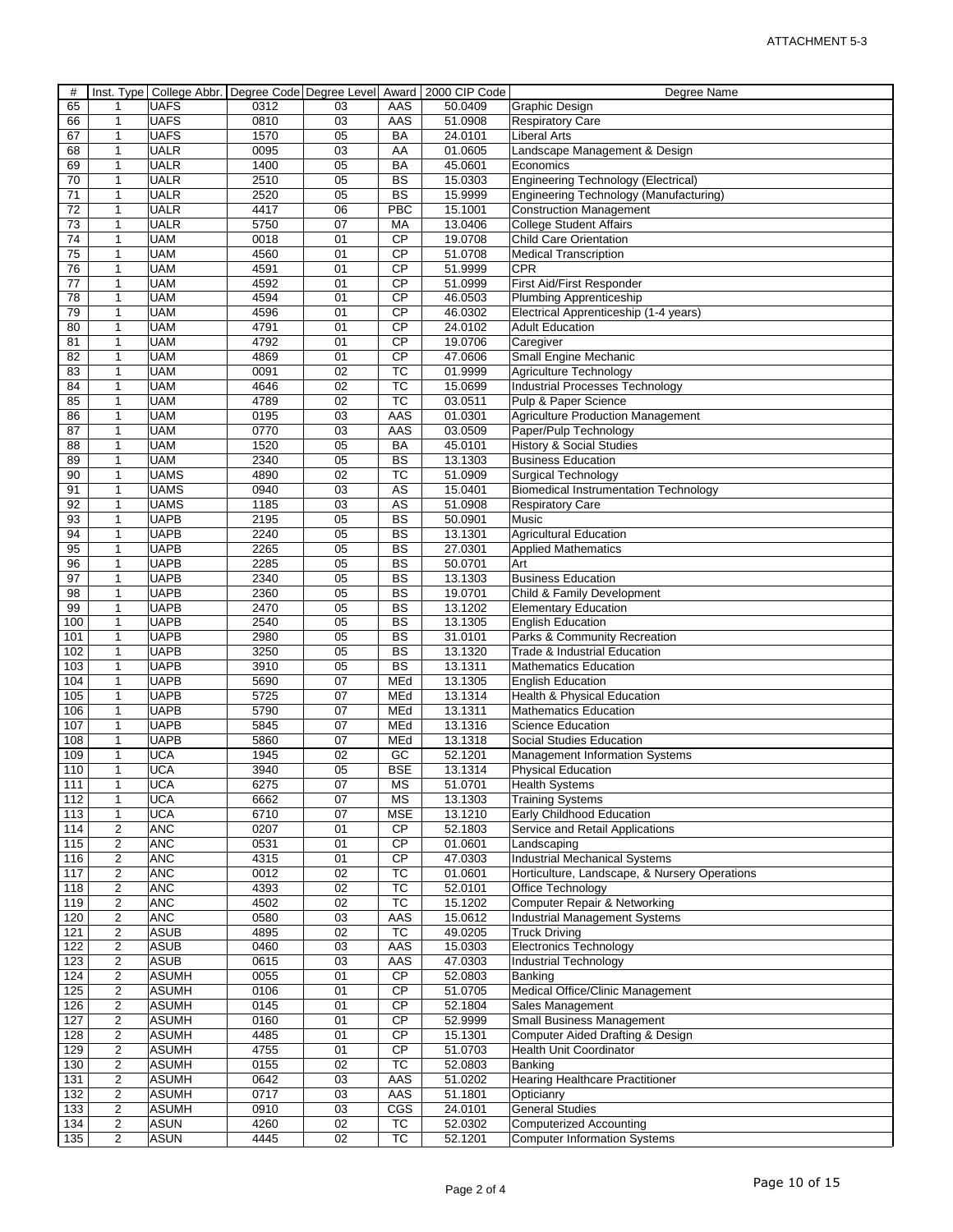| #   |                |                  |      |                 |                        | Inst. Type   College Abbr.   Degree Code   Degree Level   Award   2000 CIP Code | Degree Name                                           |
|-----|----------------|------------------|------|-----------------|------------------------|---------------------------------------------------------------------------------|-------------------------------------------------------|
| 136 | 2              | <b>ASUN</b>      | 4850 | 02              | TC                     | 52.0408                                                                         | <b>Office Occupations</b>                             |
| 137 | $\overline{c}$ | <b>ASUN</b>      | 0040 | 03              | AA                     | 52.1201                                                                         | <b>Computer Information Systems</b>                   |
| 138 | 2              | <b>ASUN</b>      | 0363 | 03              | AAS                    | 15.1202                                                                         | <b>Computer Systems Technology</b>                    |
| 139 | $\overline{2}$ | <b>ASUN</b>      | 0890 | $\overline{03}$ | <b>AGE</b>             | 24.0102                                                                         | <b>General Education</b>                              |
| 140 | 2              | ASUN             | 1095 | 03              | AS                     | 51.1199                                                                         | <b>Health Sciences</b>                                |
| 141 | $\overline{c}$ | <b>BRTC</b>      | 4380 | 01              | CP                     | 52.0407                                                                         | Microsoft Office User Specialist                      |
| 142 | $\overline{c}$ | <b>BRTC</b>      | 4915 | 01              | $\overline{CP}$        | 52.0204                                                                         | Workplace Leadership, Communication, & Productivity   |
|     |                |                  |      |                 |                        |                                                                                 |                                                       |
| 143 | 2              | <b>BRTC</b>      | 0910 | 03              | CGS                    | 24.0101                                                                         | <b>General Studies</b>                                |
| 144 | $\overline{2}$ | <b>CCCUA</b>     | 4869 | 01              | <b>CP</b>              | 47.0606                                                                         | Small Engine Repair                                   |
| 145 | 2              | <b>CCCUA</b>     | 4786 | 02              | <b>TC</b>              | 03.0509                                                                         | Pulp & Paper Technology                               |
| 146 | $\overline{2}$ | EACC             | 0490 | 03              | AAS                    | 52.0801                                                                         | Banking & Finance                                     |
| 147 | 2              | <b>MSCC</b>      | 0384 | 01              | CP                     | 43.0106                                                                         | Crime Scene Investigation                             |
| 148 | $\overline{c}$ | <b>MSCC</b>      | 0388 | 01              | CP                     | 43.0103                                                                         | Law Enforcement Administration                        |
| 149 | $\overline{c}$ | <b>MSCC</b>      | 4235 | 01              | $\overline{CP}$        | 11.0901                                                                         | <b>Network Professional</b>                           |
| 150 | 2              | <b>MSCC</b>      | 4895 | 01              | $\overline{CP}$        | 49.0205                                                                         | <b>Truck Driving</b>                                  |
| 151 | $\overline{2}$ | <b>MSCC</b>      | 0021 | 02              | TC                     | 47.0104                                                                         | Microcomputer Networking & Maintenance                |
| 152 | 2              | <b>MSCC</b>      | 0386 | 02              | <b>TC</b>              | 43.0106                                                                         | Crime Scene Investigation                             |
| 153 | 2              | <b>MSCC</b>      | 0389 | $\overline{02}$ | $\overline{\text{TC}}$ | 43.0103                                                                         | Law Enforcement Administration                        |
| 154 |                | <b>MSCC</b>      |      | $\overline{02}$ | $\overline{\text{TC}}$ | 52.0803                                                                         |                                                       |
|     | 2              |                  | 4363 |                 |                        |                                                                                 | <b>Banking Operations</b>                             |
| 155 | 2              | <b>MSCC</b>      | 4440 | 02              | TC                     | 43.0104                                                                         | <b>Criminal Justice</b>                               |
| 156 | 2              | <b>MSCC</b>      | 4660 | 02              | <b>TC</b>              | 51.1613                                                                         | <b>Practical Nursing</b>                              |
| 157 | 2              | <b>MSCC</b>      | 4865 | 02              | $\overline{\text{TC}}$ | 43.0102                                                                         | Corrections                                           |
| 158 | $\overline{2}$ | <b>MSCC</b>      | 0387 | 03              | AAS                    | 43.0106                                                                         | Crime Scene Investigation                             |
| 159 | 2              | <b>MSCC</b>      | 0605 | 03              | AAS                    | 43.0104                                                                         | Law Enforcement Administration                        |
| 160 | 2              | <b>MSCC</b>      | 0710 | 03              | AAS                    | 51.1601                                                                         | Nursing (RN)                                          |
| 161 | $\overline{c}$ | <b>MSCC</b>      | 0935 | 03              | <b>AS</b>              | 01.0000                                                                         | Agricultural, Food, & Life Sciences                   |
| 162 | 2              | <b>MSCC</b>      | 0910 | 03              | CGS                    | 24.0101                                                                         | General Studies                                       |
| 163 | $\overline{2}$ | <b>NAC</b>       | 4835 | 02              | $\overline{\text{TC}}$ | 12.0504                                                                         | <b>Restaurant Management</b>                          |
| 164 | 2              | <b>NAC</b>       | 0936 | 03              | AAS                    | 01.0000                                                                         | Agriculture                                           |
|     |                |                  |      |                 |                        |                                                                                 |                                                       |
| 165 | 2              | <b>NAC</b>       | 0935 | 03              | AS                     | 01.0000                                                                         | Agricultural, Food, & Life Sciences                   |
| 166 | 2              | <b>NPCC</b>      | 4430 | $\overline{01}$ | CP                     | 52.1299                                                                         | <b>Computer Apprentice</b>                            |
| 167 | $\overline{c}$ | <b>NPCC</b>      | 0024 | 02              | TC                     | 15.0799                                                                         | <b>Industrial Safety</b>                              |
| 168 | 2              | <b>NPCC</b>      | 0345 | $\overline{02}$ | TC                     | 11.9999                                                                         | <b>Programming Support</b>                            |
| 169 | 2              | <b>NPCC</b>      | 1560 | 02              | TC                     | 47.0303                                                                         | <b>Industrial Maintenance Technology</b>              |
| 170 | $\overline{2}$ | <b>NPCC</b>      | 4357 | 02              | TC                     | 47.0607                                                                         | Sheet metal (Aircraft)                                |
| 171 | 2              | <b>NPCC</b>      | 4383 | 02              | TC                     | 11.0901                                                                         | Microsoft                                             |
| 172 | 2              | <b>NPCC</b>      | 4434 | 02              | TC                     | 11.0901                                                                         | Cisco                                                 |
| 173 | $\overline{2}$ | <b>NPCC</b>      | 4485 | 02              | TC                     | 15.1301                                                                         | CAD/CAM                                               |
| 174 | 2              | <b>NPCC</b>      | 4720 | 02              | TC                     | 48.0501                                                                         | Manufacturing Technology                              |
| 175 | $\overline{2}$ | <b>NPCC</b>      | 4773 | $\overline{02}$ | TC                     | 11.0101                                                                         | <b>Computer Support</b>                               |
|     |                |                  |      |                 |                        |                                                                                 |                                                       |
| 176 | 2              | <b>NPCC</b>      | 4880 | 02              | <b>TC</b>              | 52.1201                                                                         | <b>Supervisory Management</b>                         |
| 177 | $\overline{c}$ | <b>NPCC</b>      | 0473 | 03              | AAS                    | 44.9999                                                                         | <b>Emergency Services Management</b>                  |
| 178 | 2              | <b>NPCC</b>      | 0500 | 03              | AAS                    | 43.0203                                                                         | <b>Fire Protection</b>                                |
| 179 | $\overline{c}$ | <b>NPCC</b>      | 0795 | 03              | AAS                    | 31.0101                                                                         | Recreation                                            |
| 180 | $\overline{2}$ | <b>NPCC</b>      | 4725 | 03              | AAS                    | 48.0501                                                                         | <b>Manufacturing Technology</b>                       |
| 181 | 2              | <b>NWACC</b>     | 4359 | 01              | $\overline{CP}$        | 47.0607                                                                         | <b>Aviation Maintenance Airframe</b>                  |
| 182 | $\overline{c}$ | <b>NWACC</b>     | 4496 | $\overline{01}$ | CP                     | 49.0104                                                                         | <b>Aviation Management</b>                            |
| 183 | 2              | <b>NWACC</b>     | 4357 | 02              | <b>TC</b>              | 47.0607                                                                         | Aviation Maintenance Airframe                         |
| 184 | 2              | <b>NWACC</b>     | 4358 | 02              | TC                     | 47.0608                                                                         | Aviation Maintenance Powerplant                       |
| 185 | 2              | $\overline{OTC}$ | 0115 | 01              | $\overline{CP}$        | 47.0201                                                                         | Air Conditioning, Heating, & Refrigeration Technology |
|     | $\overline{2}$ | <b>OTC</b>       | 4630 | 02              | TC                     |                                                                                 |                                                       |
| 186 |                |                  |      |                 |                        | 47.0101                                                                         | Engineering & Manufacturing Technology                |
| 187 | $\overline{c}$ | <b>OTC</b>       | 0225 | 03              | AAS                    | 47.0699                                                                         | Automotive Service Technology                         |
| 188 | 2              | <b>PCCUA</b>     | 0115 | 01              | СP                     | 47.0201                                                                         | Heating, Ventilation, & Air Conditioning              |
| 189 | 2              | <b>PCCUA</b>     | 0220 | 01              | $\overline{CP}$        | 51.2603                                                                         | <b>Medication Assistant</b>                           |
| 190 | 2              | <b>PCCUA</b>     | 0821 | 01              | <b>CP</b>              | 52.0401                                                                         | Microsoft Office User Specialist                      |
| 191 | 2              | <b>PCCUA</b>     | 4274 | 01              | <b>CP</b>              | 46.0499                                                                         | <b>Restoration Carpentry</b>                          |
| 192 | 2              | <b>PCCUA</b>     | 4395 | 01              | CP                     | 19.0505                                                                         | <b>Food Service</b>                                   |
| 193 | 2              | <b>PCCUA</b>     | 4425 | 01              | CP                     | 11.0901                                                                         | <b>Business Systems Networking: Cisco</b>             |
| 194 | $\overline{c}$ | <b>PCCUA</b>     | 4557 | 01              | CP                     | 22.0302                                                                         | Paralegal Technology                                  |
| 195 | 2              | <b>PCCUA</b>     | 4672 | 01              | <b>CP</b>              | 52.0803                                                                         | <b>Business &amp; Banking Essentials</b>              |
| 196 | 2              | <b>PCCUA</b>     | 4675 | 01              | CP                     | 15.0612                                                                         | Industrial Technology                                 |
|     |                |                  |      |                 |                        |                                                                                 |                                                       |
| 197 | 2              | <b>PCCUA</b>     | 4676 | 01              | <b>CP</b>              | 15.0699                                                                         | Industrial Productions Technology                     |
| 198 | 2              | <b>PCCUA</b>     | 4255 | 02              | TC                     | 46.0499                                                                         | Preservation Construction Supervision                 |
| 199 | 2              | <b>PCCUA</b>     | 4275 | 02              | TC                     | 46.0499                                                                         | <b>Restoration Carpentry</b>                          |
| 200 | 2              | <b>PCCUA</b>     | 4447 | 02              | TC                     | 52.0407                                                                         | Data Processing Machine Operator                      |
| 201 | 2              | <b>PCCUA</b>     | 4490 | 02              | TC                     | 15.1301                                                                         | Drafting                                              |
| 202 | 2              | <b>PCCUA</b>     | 4550 | 02              | <b>TC</b>              | 47.0699                                                                         | Farm Equipment Mechanics                              |
| 203 | 2              | <b>PCCUA</b>     | 4630 | 02              | TC                     | 47.0105                                                                         | Industrial Electricity/Electronics                    |
| 204 | $\overline{2}$ | <b>PCCUA</b>     | 4690 | 02              | TC                     | 47.0399                                                                         | Maintenance Mechanics Technology                      |
| 205 | 2              | <b>PCCUA</b>     | 4710 | 02              | TC                     | 51.0716                                                                         | Medical Administrative Assistant Secretary            |
| 206 | $\overline{2}$ | <b>PCCUA</b>     | 0272 | 03              | AAS                    | 46.0499                                                                         | <b>Historic Preservation Trades</b>                   |
|     |                |                  |      |                 |                        |                                                                                 |                                                       |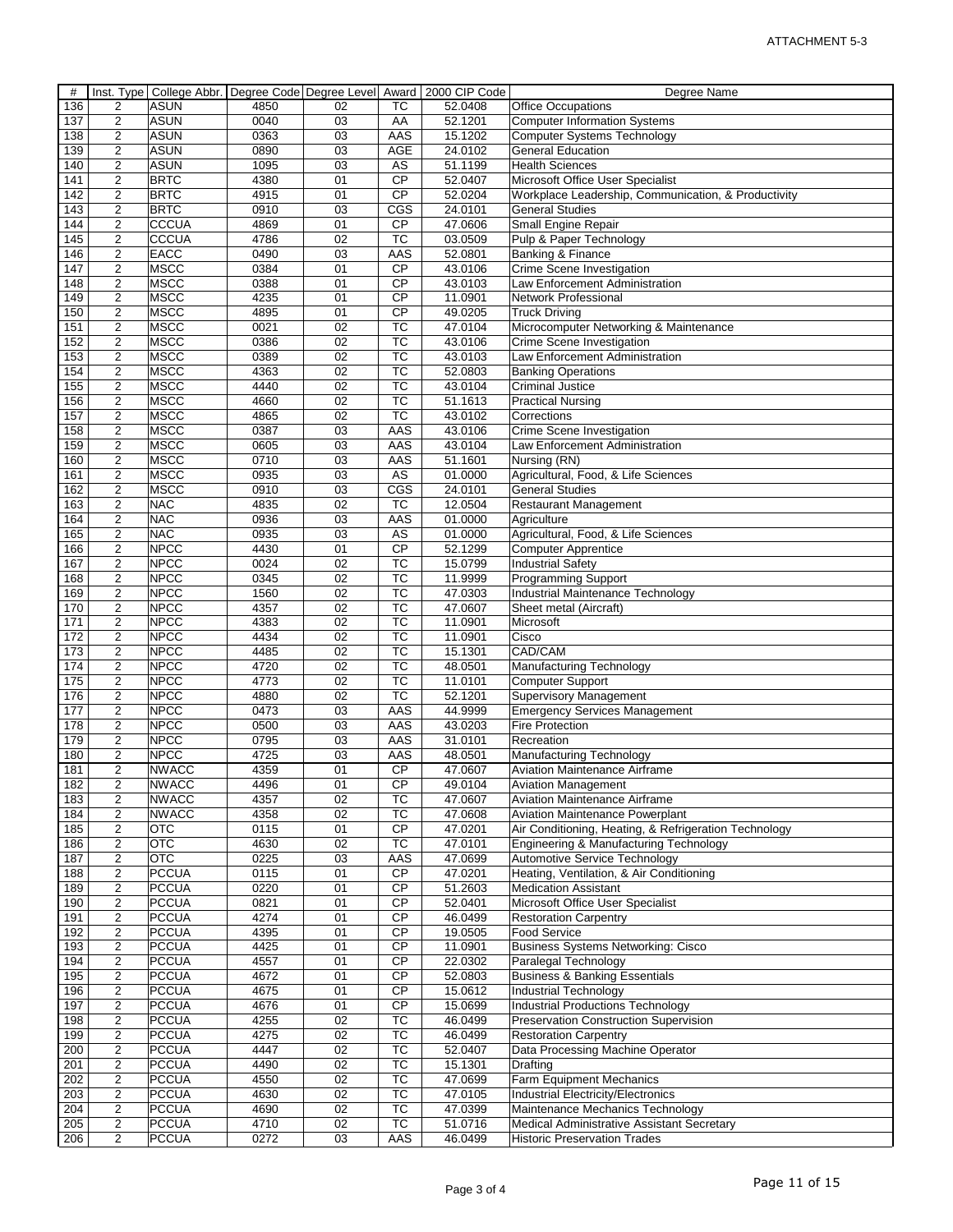| #                |                |              |      |                 |                        | Inst. Type   College Abbr.   Degree Code   Degree Level   Award   2000 CIP Code | Degree Name                                          |  |
|------------------|----------------|--------------|------|-----------------|------------------------|---------------------------------------------------------------------------------|------------------------------------------------------|--|
| 207              | 2              | <b>PCCUA</b> | 0280 | 03              | AAS                    | 52.1801                                                                         | <b>Business Administration</b>                       |  |
| 208              | $\overline{2}$ | <b>PCCUA</b> | 0320 | 03              | AAS                    | 52.1201                                                                         | <b>Computer Technology</b>                           |  |
| 209              | 2              | <b>PCCUA</b> | 0435 | 03              | AAS                    | 15.1301                                                                         | <b>Drafting Technology</b>                           |  |
| 210              | $\overline{2}$ | <b>PCCUA</b> | 0600 | $\overline{03}$ | AAS                    | 43.0107                                                                         | Law Enforcement                                      |  |
| 211              | $\overline{2}$ | PTC          | 0093 | $\overline{02}$ | TC                     | 01.0605                                                                         | Landscape Management                                 |  |
| 212              | 2              | <b>PTC</b>   | 0095 | 03              | AAS                    | 01.0605                                                                         | Landscape Management                                 |  |
| 213              | 2              | <b>PTC</b>   | 0859 | 04              | AC                     | 47.0604                                                                         | Automotive Service Technology                        |  |
| 214              | $\overline{2}$ | PTC          | 1240 | 04              | <b>AC</b>              | 52.1201                                                                         | <b>Computer Information Systems</b>                  |  |
| $\overline{215}$ | $\overline{2}$ | <b>SACC</b>  | 0115 | 01              | CP                     | 47.0201                                                                         | Commercial A/C, Heating & Refrigeration              |  |
| 216              | $\overline{2}$ | <b>SACC</b>  | 4363 | 01              | CP                     | 46.0201                                                                         | Carpentry                                            |  |
| 217              | $\overline{c}$ | <b>SACC</b>  | 4629 | 01              | CP                     | 47.0101                                                                         | Solid State/Analog Technology                        |  |
| 218              | 2              | <b>SACC</b>  | 4869 | 01              | CP                     | 47.0606                                                                         | Basic Industrial Power Products (Small Engines)      |  |
| 219              | $\overline{2}$ | <b>SACC</b>  | 4373 | 02              | TC                     | 46.0201                                                                         | <b>Residential Carpentry</b>                         |  |
| 220              | $\overline{2}$ | <b>SACC</b>  | 4890 | 02              | TC                     | 51.0909                                                                         | <b>Surgical Technology</b>                           |  |
| $\overline{221}$ | $\overline{2}$ | <b>SAUT</b>  | 0127 | 01              | CP                     | 52.0204                                                                         | Data Entry                                           |  |
| 222              | 2              | <b>SAUT</b>  | 0131 | 01              | CP                     | 13.0501                                                                         | Multimedia Audio / Video Production                  |  |
| 223              | $\overline{2}$ | SAUT         | 0313 | 01              | CP                     | 50.0402                                                                         | Multimedia Graphics Technology                       |  |
| 224              | $\overline{2}$ | SAUT         | 1346 | 01              | <b>CP</b>              | 11.9999                                                                         | Multimedia Web Design & E-Commerce                   |  |
| 225              | $\overline{2}$ | <b>SAUT</b>  | 4315 | 01              | CP                     | 47.0303                                                                         | Industrial Technology - Mechanical                   |  |
| 226              | $\overline{2}$ | SAUT         | 4427 | 01              | CP                     | 11.9999                                                                         | Linux/Unix                                           |  |
| 227              | 2              | SAUT         | 4719 | 01              | CP                     | 15.0613                                                                         | Manufacturing Technology-CIM                         |  |
| 228              | 2              | <b>SAUT</b>  | 4721 | 01              | CP                     | 15.0613                                                                         | Manufacturing Technology-CNC                         |  |
| 229              | $\overline{2}$ | <b>SAUT</b>  | 4384 | $\overline{02}$ | $\overline{\text{TC}}$ | 11.0501                                                                         | Microsoft Certified Solutions Developer (MCSD)       |  |
| 230              | $\overline{2}$ | SAUT         | 4446 | 02              | TC                     | 11.0901                                                                         | <b>Computer Network Technology</b>                   |  |
| 231              | $\overline{2}$ | SAUT         | 4615 | 02              | <b>TC</b>              | 47.0303                                                                         | <b>Industrial Technology</b>                         |  |
| 232              | $\overline{2}$ | <b>SAUT</b>  | 0136 | $\overline{03}$ | AAS                    | 13.0501                                                                         | Multimedia Audio / Video Production                  |  |
| 233              | $\overline{2}$ | <b>SAUT</b>  | 0312 | 03              | AAS                    | 50.0402                                                                         | Multimedia Graphics Technology                       |  |
| 234              | 2              | SAUT         | 0460 | 03              | AAS                    | 15.0303                                                                         | <b>Electronic Engineering Technology</b>             |  |
| 235              | $\overline{2}$ | <b>SAUT</b>  | 0615 | $\overline{03}$ | AAS                    | 47.0303                                                                         | <b>Industrial Technology</b>                         |  |
| 236              | $\overline{2}$ | <b>SAUT</b>  | 4676 | $\overline{03}$ | AAS                    | 15.0699                                                                         | Industrial Technologies                              |  |
| 237              | 2              | <b>SEAC</b>  | 0017 | 01              | <b>CP</b>              | 15.0702                                                                         | Quality Management & Workforce Leadership Specialist |  |
| 238              | $\overline{2}$ | <b>SEAC</b>  | 0077 | 01              | CP                     | 51.0904                                                                         | Emergency Medical Technology - Intermediate          |  |
| 239              | $\overline{2}$ | <b>SEAC</b>  | 3735 | 01              | $\overline{CP}$        | 51.0708                                                                         | <b>Medical Transcription Technology</b>              |  |
| 240              | 2              | <b>SEAC</b>  | 4381 | 01              | $\overline{CP}$        | 52.0407                                                                         | Microsoft Office Specialist - Proficient             |  |
| 241              | $\overline{2}$ | <b>SEAC</b>  | 4382 | 01              | $\overline{CP}$        | 52.0407                                                                         | Microsoft Office Specialist-Expert                   |  |
| 242              | $\overline{c}$ | <b>SEAC</b>  | 4430 | 01              | <b>CP</b>              | 52.1299                                                                         | Web Design                                           |  |
| $\overline{243}$ | 2              | <b>SEAC</b>  | 4816 | 01              | CP                     | 47.0105                                                                         | Industrial Skills Technology                         |  |
| 244              | $\overline{2}$ | <b>SEAC</b>  | 0477 | 03              | AAS                    | 26.1201                                                                         | Biotechnology                                        |  |
| $\overline{245}$ | $\overline{2}$ | <b>SEAC</b>  | 0495 | 03              | AAS                    | 43.0203                                                                         | Fire Science Technology                              |  |
| 246              | 2              | <b>SEAC</b>  | 0883 | 04              | <b>AC</b>              | 26.1201                                                                         | Biotechnology                                        |  |
| 247              | $\overline{2}$ | <b>UACCB</b> | 0077 | 01              | CP                     | 51.0904                                                                         | Emergency Medical Technology - Intermediate          |  |
| 248              | $\overline{2}$ | <b>UACCB</b> | 0935 | 03              | AS                     | 01.0000                                                                         | Agricultural, Food, & Life Sciences                  |  |
| 249              | $\overline{c}$ | <b>UACCH</b> | 0130 | 01              | CP                     | 13.1401                                                                         | English as a Second Language                         |  |
| 250              | $\overline{2}$ | <b>UACCH</b> | 0490 | $\overline{03}$ | AAS                    | 52.0801                                                                         | Banking & Finance                                    |  |
| 251              | $\overline{2}$ | <b>UACCH</b> | 0935 | 03              | AS                     | 01.0000                                                                         | Agricultural, Food, & Life Sciences                  |  |
|                  |                |              |      |                 |                        |                                                                                 |                                                      |  |

**Degree Level Codes:** 01 = Certificate of Proficiency, 02 = Technical Certificate, 03 = Associate Degree, 04 = Advanced Certificate, 05 = Baccalaureate Degree, 06 = Post‐Baccalaureate Certificate, 07 = Master`s Degree, 08 = Specialist Degree/Post‐Masters Certificate/Post‐First Professsional Certificates/Degrees, 09/17 = Doctoral Degree: Research Scholarship, 10/18 = Doctoral Degree: Professional Practice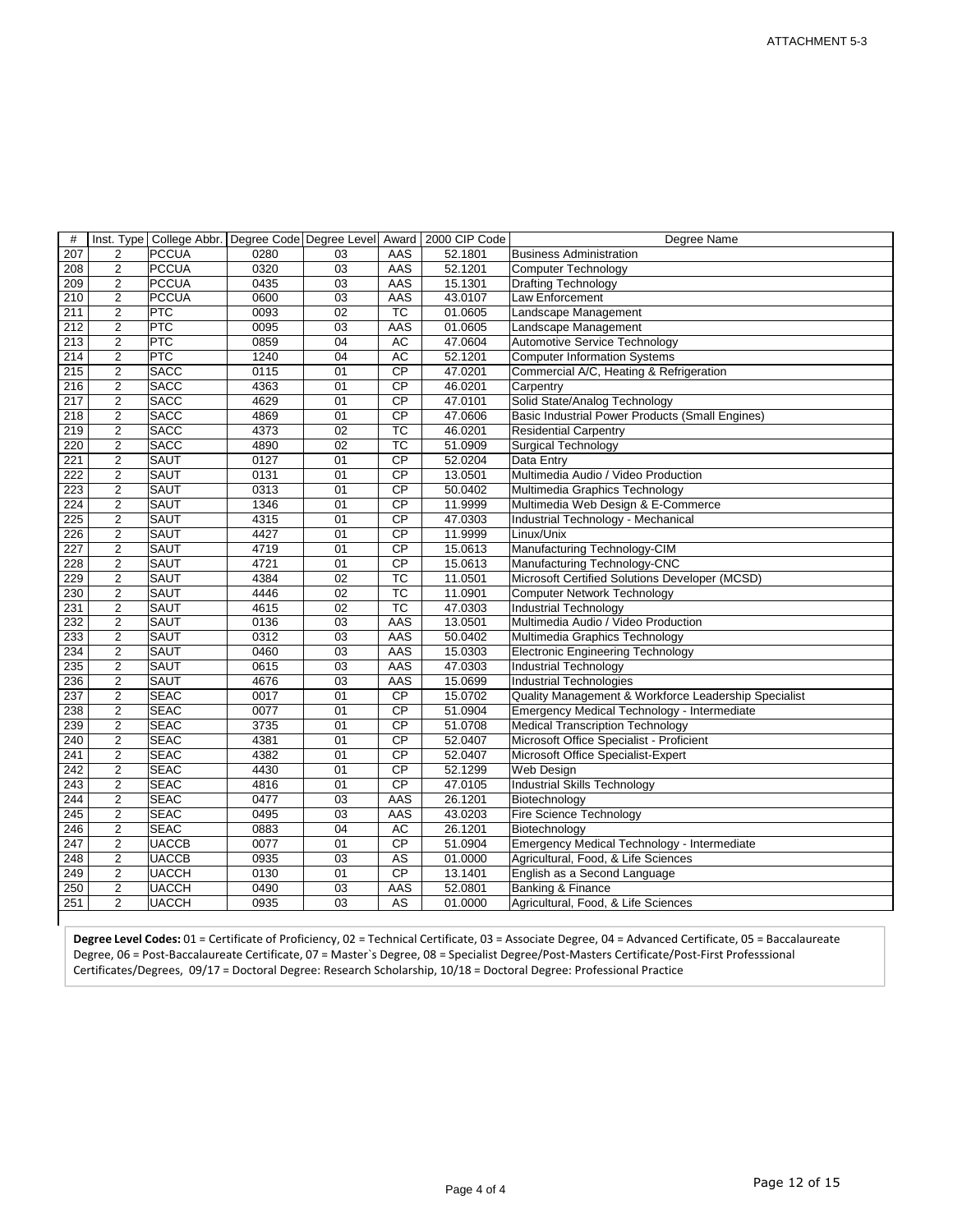## **Academic Programs Deleted or Phased Out Arkansas Public Colleges and Universities for Academic Year 2009 (2008‐09)**

|                         | Т<br>П<br>е    | e e A<br>$\mathbf{r}$ | De ree Le e     | A ard                    | De ree<br>de | $\overline{P}$<br>2000<br>de | De ree Name                             |
|-------------------------|----------------|-----------------------|-----------------|--------------------------|--------------|------------------------------|-----------------------------------------|
| $\mathbf{1}$            | 1              | <b>ASUJ</b>           | 01              | <b>CP</b>                | 4905         | 48.0508                      | Welding                                 |
| $\overline{2}$          | 1              | <b>ASUJ</b>           | 02              | $\overline{\text{TC}}$   | 4220         | 12.0401                      | Cosmetology                             |
| $\overline{3}$          | 1              | <b>ASUJ</b>           | 02              | $\overline{\text{TC}}$   | 4285         | 52.0401                      | <b>Business Technology</b>              |
| $\overline{\mathbf{4}}$ | $\mathbf{1}$   | <b>ASUJ</b>           | 02              | $\overline{\text{TC}}$   | 4310         | 47.0201                      | Energy Control Technology (ETC)         |
| $\overline{5}$          | $\mathbf{1}$   | <b>ASUJ</b>           | $\overline{02}$ | $\overline{\text{TC}}$   | 4330         | 47.0603                      | Auto Body Repair                        |
| 6                       | 1              | <b>ASUJ</b>           | 02              | $\overline{\text{TC}}$   | 4335         | 47.0604                      | Automotive Service Technology           |
| $\overline{7}$          | $\mathbf{1}$   | <b>ASUJ</b>           | 02              | $\overline{\text{TC}}$   | 4421         | 12.0413                      | <b>Cosmetology Instruction</b>          |
| 8                       | 1              | <b>ASUJ</b>           | 02              | $\overline{\texttt{TC}}$ | 4510         | 15.0303                      | <b>Digital Electronics Technology</b>   |
| $\boldsymbol{9}$        | $\mathbf{1}$   | <b>ASUJ</b>           | 02              | $\overline{\text{TC}}$   | 4520         | 51.0904                      | <b>Emergency Medical Technician</b>     |
| 10                      | $\mathbf{1}$   | <b>ASUJ</b>           | 02              | $\overline{\text{TC}}$   | 4521         | 51.0904                      | Paramedics                              |
| 11                      | $\mathbf{1}$   | <b>ASUJ</b>           | 02              | $\overline{\text{TC}}$   | 4660         | 51.1613                      | <b>Practical Nursing</b>                |
| 12                      | 1              | <b>ASUJ</b>           | 02              | $\overline{\text{TC}}$   | 4788         | 51.1009                      | Phlebotomy                              |
| 13                      | 1              | <b>ASUJ</b>           | 02              | $\overline{\text{TC}}$   | 4895         | 49.0205                      | <b>Commercial Truck Driving</b>         |
| 14                      | $\mathbf{1}$   | <b>ASUJ</b>           | 03              | AAS                      | 0231         | 47.0604                      | Automotive Service Technology           |
| 15                      | $\mathbf{1}$   | <b>ASUJ</b>           | $\overline{03}$ | AAS                      | 0307         | 52.0401                      | <b>Business Technology</b>              |
| 16                      | $\mathbf{1}$   | <b>ASUJ</b>           | 03              | AAS                      | 0461         | 15.0303                      | <b>Digital Electronics Technology</b>   |
| 17                      | $\mathbf{1}$   | <b>HSU</b>            | 03              | <b>AD</b>                | 0856         | 52.0401                      | <b>Office Administration</b>            |
| 18                      | $\mathbf{1}$   | <b>UAF</b>            | 07              | <b>MTLM</b>              | 5505         | 52.0203                      | Transportation & Logistics Management   |
| 19                      | 1              | <b>UAF</b>            | 07              | <b>MAT</b>               | 5535         | 13.1314                      | <b>Physical Education</b>               |
| $\overline{20}$         | 1              | <b>UAF</b>            | 07              | <b>MSTCE</b>             | 6525         | 14.9999                      | <b>Telecommunications Engineering</b>   |
| $\overline{21}$         | 1              | <b>UAFS</b>           | 01              | $\overline{CP}$          | 0123         | 11.0202                      | Visual Basic Programming                |
| $\overline{22}$         | 1              | <b>UAFS</b>           | 01              | <b>CP</b>                | 0124         | 11.0601                      | <b>Computer Applications</b>            |
| 23                      | 1              | <b>UAFS</b>           | $\overline{01}$ | CP                       | 0128         | 11.0202                      | Java Programming                        |
| 24                      | 1              | <b>UALR</b>           | $\overline{05}$ | BA                       | 1560         | 09.0401                      | Journalism                              |
| 25                      | 1              | <b>UALR</b>           | $\overline{05}$ | BA                       | 1730         | 09.0701                      | Radio, Television, & Film               |
| 26                      | 1              | <b>UCA</b>            | 05              | <b>BSE</b>               | 3800         | 13.1305                      | English                                 |
| $\overline{27}$         | 1              | <b>UCA</b>            | 07              | <b>MSE</b>               | 6780         | 13.1202                      | <b>Elementary Education</b>             |
| 28                      | $\overline{2}$ | <b>MSCC</b>           | 01              | $\overline{CP}$          | 4765         | 10.0202                      | Media Broadcasting                      |
| $\overline{29}$         | $\overline{2}$ | <b>MSCC</b>           | $\overline{02}$ | $\overline{\text{TC}}$   | 4495         | 19.0706                      | Early Childhood Development             |
| 30                      | $\overline{2}$ | <b>NAC</b>            | 02              | $\overline{\text{TC}}$   | 0222         | 11.0202                      | <b>Applied Programming</b>              |
| $\overline{31}$         | $\overline{2}$ | $\overline{OTC}$      | 01              | CP                       | 0385         | 43.0109                      | <b>Explosive Detection Technology</b>   |
| $\overline{32}$         | $\overline{2}$ | <b>SACC</b>           | 03              | <b>AAS</b>               | 0660         | 51.1004                      | Medical Laboratory Technology           |
| 33                      | $\overline{2}$ | <b>SEAC</b>           | 02              | $\overline{\text{TC}}$   | 4380         | 52.1299                      | Internet & Web Technology               |
| $\overline{34}$         | $\overline{c}$ | <b>SEAC</b>           | 02              | $\overline{\text{TC}}$   | 4773         | 11.0401                      | Information Systems Technology          |
| 35                      | $\overline{2}$ | <b>SEAC</b>           | 03              | <b>AAS</b>               | 0320         | 52.1299                      | Internet & Web Technology               |
| 36                      | $\overline{c}$ | <b>SEAC</b>           | 03              | AAS                      | 0355         | 11.0101                      | Information Systems Technology          |
| $\overline{37}$         | $\overline{2}$ | <b>UACCM</b>          | 03              | AAS                      | 0490         | 52.0801                      | <b>Banking &amp; Financial Services</b> |

**Degree Level Codes:** 01 = Certificate of Proficiency, 02 = Technical Certificate, 03 = Associate Degree, 04 = Advanced Certificate, 05 = Baccalaureate Degree, 06 = Post‐Baccalaureate Certificate, 07 = Master`s Degree, 08 = Specialist Degree/Post‐Masters Certificate/Post‐First Professsional Certificates/Degrees, 09/17 = Doctoral Degree: Research Scholarship, 10/18 = Doctoral Degree: Professional Practice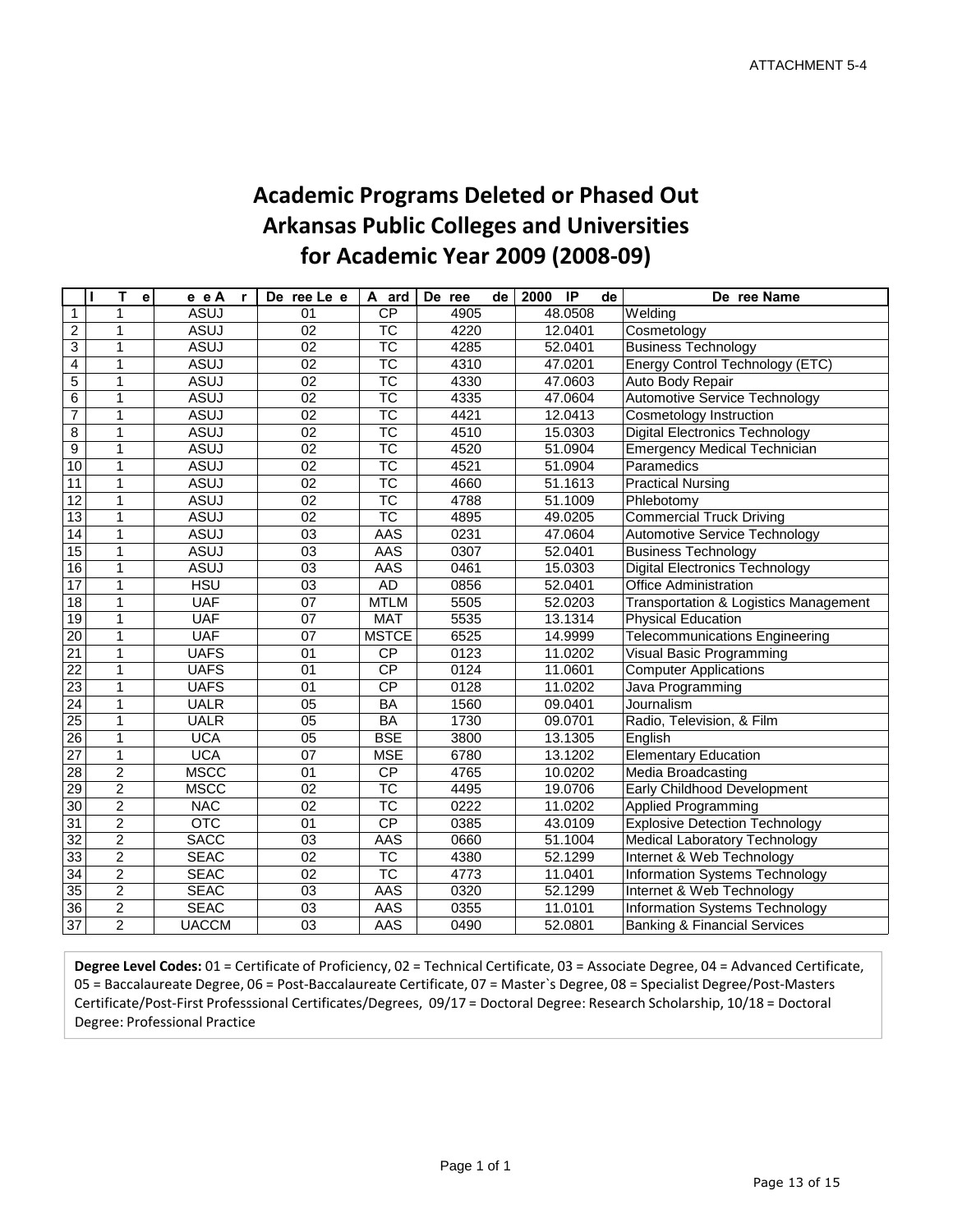### **Academic Programs Deleted or Phased Out Arkansas Public Colleges and Universities for Academic Year 2008 (2007‐08)**

|                 | т<br>$\mathbf{e}$ | e e A<br>$\mathbf{r}$ | De ree Le e     | A ard                  | De ree<br>de | $\overline{2000}$<br>$\overline{P}$<br>de | De ree Name                                    |
|-----------------|-------------------|-----------------------|-----------------|------------------------|--------------|-------------------------------------------|------------------------------------------------|
| 1               | 1                 | <b>ASUJ</b>           | 05              | <b>BSE</b>             | 3840         | 13.1307                                   | <b>Health Education</b>                        |
| 2               | 1                 | <b>UAF</b>            | 05              | <b>BSE</b>             | 3915         | 13.1203                                   | <b>Middle Level Education</b>                  |
| 3               | 1                 | <b>UAF</b>            | $\overline{05}$ | <b>BSHES</b>           | 4180         | 13.1308                                   | Home Economics Education                       |
| 4               | $\mathbf{1}$      | <b>UAF</b>            | 07              | <b>MAT</b>             | 5540         | 13.1203                                   | <b>Middle Level Education</b>                  |
| 5               | $\mathbf{1}$      | <b>UAF</b>            | 07              | MA                     | 6115         | 26.0101                                   | Biology                                        |
| 6               | 1                 | <b>UAFS</b>           | 01              | $\overline{CP}$        | 0121         | 11.0202                                   | <b>COBOL Programming</b>                       |
| $\overline{7}$  | 1                 | <b>UAFS</b>           | 01              | $\overline{CP}$        | 0122         | 11.0202                                   | C++ Programming                                |
| 8               | $\mathbf{1}$      | <b>UAFS</b>           | 01              | <b>CP</b>              | 1462         | 45.0702                                   | <b>Geospatial Information Systems</b>          |
| 9               | $\mathbf{1}$      | <b>UAFS</b>           | 03              | <b>AFA</b>             | 0314         | 50.0101                                   | <b>Fine Arts</b>                               |
| 10              | 1                 | <b>UAFS</b>           | 03              | AAS                    | 0345         | 11.0901                                   | Networking                                     |
| 11              | $\mathbf{1}$      | <b>UAFS</b>           | 03              | AAS                    | 0346         | 11.0801                                   | <b>Web Developer</b>                           |
| 12              | 1                 | <b>UAFS</b>           | 03              | AAT                    | 1005         | 13.1203                                   | Teaching                                       |
| 13              | $\mathbf{1}$      | <b>UAFS</b>           | 03              | AAS                    | 1465         | 45.0702                                   | <b>Geospatial Information Systems</b>          |
| 14              | 1                 | <b>UCA</b>            | 03              | AAS                    | 0310         | 19.0708                                   | Child Care Management                          |
| 15              | 1                 | <b>UCA</b>            | 07              | <b>MS</b>              | 6420         | 51.2308                                   | <b>Physical Therapy</b>                        |
| 16              | $\overline{2}$    | <b>ANC</b>            | $\overline{01}$ | CP                     | 4312         | 47.0303                                   | <b>Industrial Machining</b>                    |
| 17              | $\overline{2}$    | <b>ANC</b>            | 02              | <b>TC</b>              | 4800         | 49.0101                                   | Private & Commercial Aviation                  |
| 18              | $\overline{2}$    | <b>ASUB</b>           | 02              | $\overline{\text{TC}}$ | 4262         | 52.0301                                   | <b>Business Education - Accounting</b>         |
| 19              | $\overline{2}$    | <b>ASUB</b>           | $\overline{02}$ | $\overline{\text{TC}}$ | 4460         | 47.0605                                   | <b>Diesel Mechanics</b>                        |
| $\overline{20}$ | $\overline{2}$    | <b>ASUB</b>           | $\overline{02}$ | $\overline{\text{TC}}$ | 4635         | 52.0407                                   | <b>Business Education - Word Processing</b>    |
| 21              | 2                 | <b>ASUB</b>           | 02              | $\overline{\text{TC}}$ | 4680         | 48.0503                                   | <b>Basic Machining Technology</b>              |
| $\overline{22}$ | $\overline{2}$    | <b>ASUB</b>           | $\overline{02}$ | $\overline{\text{TC}}$ | 4795         | 51.1613                                   | <b>Licensed Practical Nursing</b>              |
| $\overline{23}$ | $\overline{2}$    | <b>ASUB</b>           | $\overline{03}$ | AAS                    | 0450         | 15.0303                                   | <b>Electronics Engineering Technology</b>      |
| $\overline{24}$ | $\overline{2}$    | CCCUA                 | $\overline{01}$ | CP                     | 4596         | 46.0302                                   | Pre-Apprentice Electrician's Certificate       |
| 25              | $\overline{2}$    | <b>MSCC</b>           | 02              | <b>TC</b>              | 4505         | 15.0399                                   | <b>Electricity/Electronics</b>                 |
| 26              | $\overline{2}$    | <b>MSCC</b>           | 02              | $\overline{\text{TC}}$ | 4634         | 47.0303                                   | Industrial Technology                          |
| $\overline{27}$ | $\overline{2}$    | <b>NPCC</b>           | $\overline{02}$ | $\overline{\text{TC}}$ | 0115         | 47.0201                                   | Sheet metal (HVAC)                             |
| $\overline{28}$ | $\overline{2}$    | <b>NPCC</b>           | 02              | $\overline{\text{TC}}$ | 4496         | 19.0709                                   | Early Childhood Education; Owner/Director      |
| $\overline{29}$ | $\overline{2}$    | <b>NPCC</b>           | $\overline{02}$ | $\overline{\text{TC}}$ | 4498         | 19.0709                                   | Early Childhood Education - Nanny              |
| 30              | $\overline{2}$    | <b>NPCC</b>           | 02              | <b>TC</b>              | 4523         | 48.0503                                   | Machine Tool Technology                        |
| 31              | $\overline{2}$    | <b>NPCC</b>           | $\overline{02}$ | $\overline{\text{TC}}$ | 4646         | 15.0613                                   | <b>Industrial Control Electronics</b>          |
| 32              | 2                 | <b>NPCC</b>           | 03              | AAS                    | 0460         | 15.0303                                   | <b>Electronics Technology</b>                  |
| $\overline{33}$ | $\overline{2}$    | <b>OZC</b>            | $\overline{01}$ | CP                     | 0384         | 43.0106                                   | Crime Scene Investigation                      |
| 34              | 2                 | <b>OZC</b>            | 02              | <b>TC</b>              | 0386         | 43.0106                                   | Crime Scene Investigation                      |
| $\overline{35}$ | $\overline{2}$    | <b>OZC</b>            | $\overline{03}$ | AAS                    | 0387         | 43.0106                                   | <b>Crime Scene Investigation</b>               |
| 36              | 2                 | <b>PCCUA</b>          | 01              | CP                     | 4631         | 47.0303                                   | <b>Industrial Equipment</b>                    |
| $\overline{37}$ | $\overline{2}$    | <b>PCCUA</b>          | $\overline{01}$ | CP                     | 4895         | 49.0205                                   | <b>Truck Driving</b>                           |
| 38              | $\overline{2}$    | <b>SACC</b>           | 01              | $\overline{CP}$        | 0474         | 15.0507                                   | Basic Environmental Health & Safety Technology |
| $\overline{39}$ | $\overline{2}$    | <b>SACC</b>           | $\overline{02}$ | $\overline{\text{TC}}$ | 4455         | 51.0601                                   | <b>Dental Assisting</b>                        |
| 40              | $\overline{2}$    | <b>SACC</b>           | 03              | AAS                    | 0312         | 50.0402                                   | Graphic Arts & Advertising Design              |
| 41              | $\overline{2}$    | <b>SACC</b>           | $\overline{03}$ | AAS                    | 0475         | 15.0507                                   | <b>Environmental Technology</b>                |
| $\overline{42}$ | $\overline{2}$    | <b>SACC</b>           | $\overline{03}$ | AAS                    | 0580         | 47.0101                                   | <b>Industrial Technology</b>                   |

**Degree Level Codes:** 01 = Certificate of Proficiency, 02 = Technical Certificate, 03 = Associate Degree, 04 = Advanced Certificate, 05 = Baccalaureate Degree, 06 = Post-Baccalaureate Certificate, 07 = Master`s Degree, 08 = Specialist Degree/Post-Masters Certificate/Post-First Professsional Certificates/Degrees, 09/17 = Doctoral Degree: Research Scholarship, 10/18 = Doctoral Degree: Professional Practice